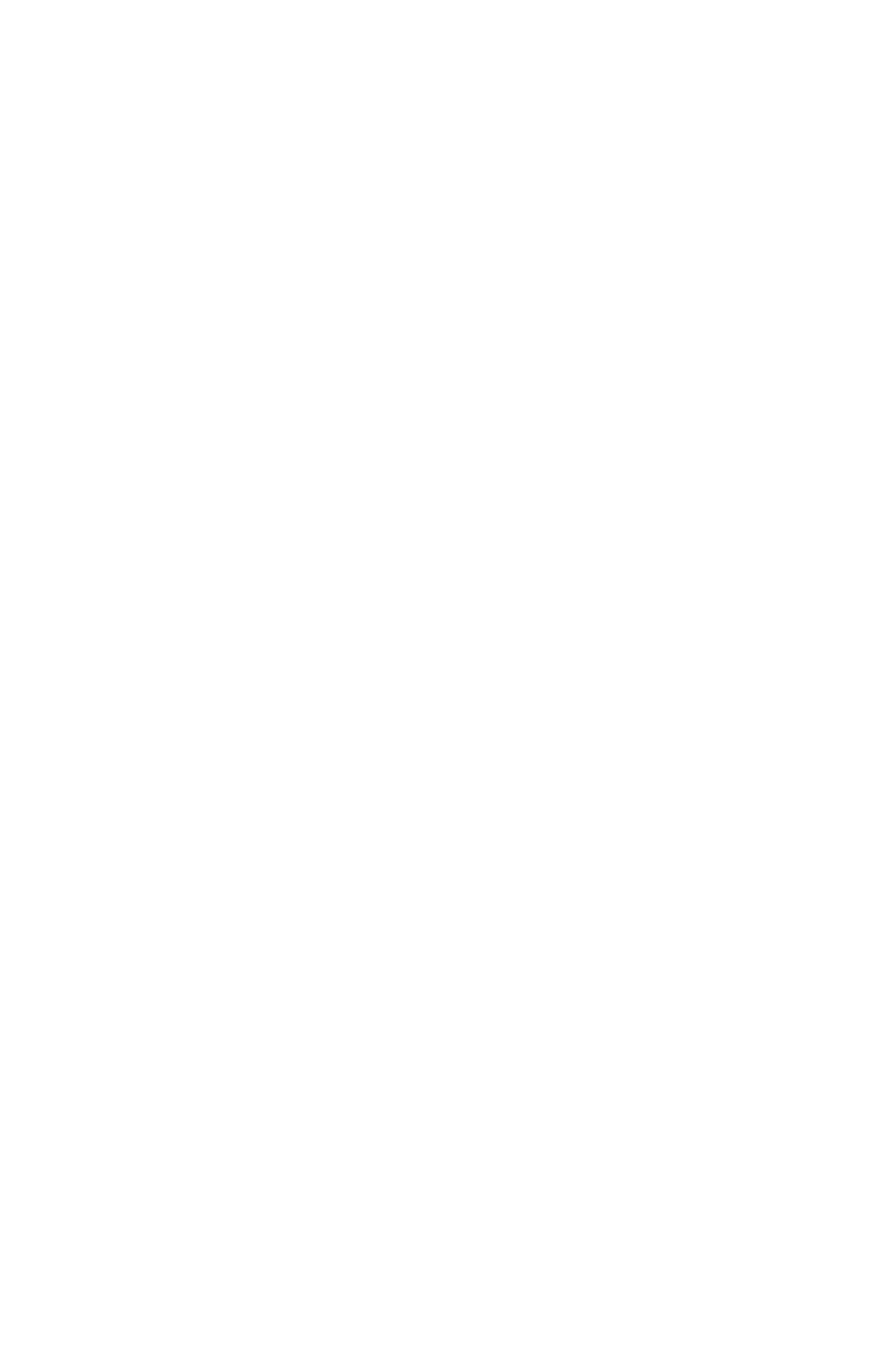What's inside

| A guide to Supplemental Security Income<br>(SSI) for groups and organizations | 1  |
|-------------------------------------------------------------------------------|----|
| About this booklet                                                            | 1  |
| How groups and organizations can help                                         | 1  |
| SSI payments and state services                                               | 4  |
| Who can get SSI?                                                              | 8  |
| Achieving a Better Life Experience<br>(ABLE) Account                          | 20 |
| Information for people who get<br>or apply for SSI                            | 21 |
| Helping people who get SSI go back<br>to work                                 | 26 |
| Quick benefit restart                                                         | 28 |
| <b>Contacting Social Security</b>                                             | 28 |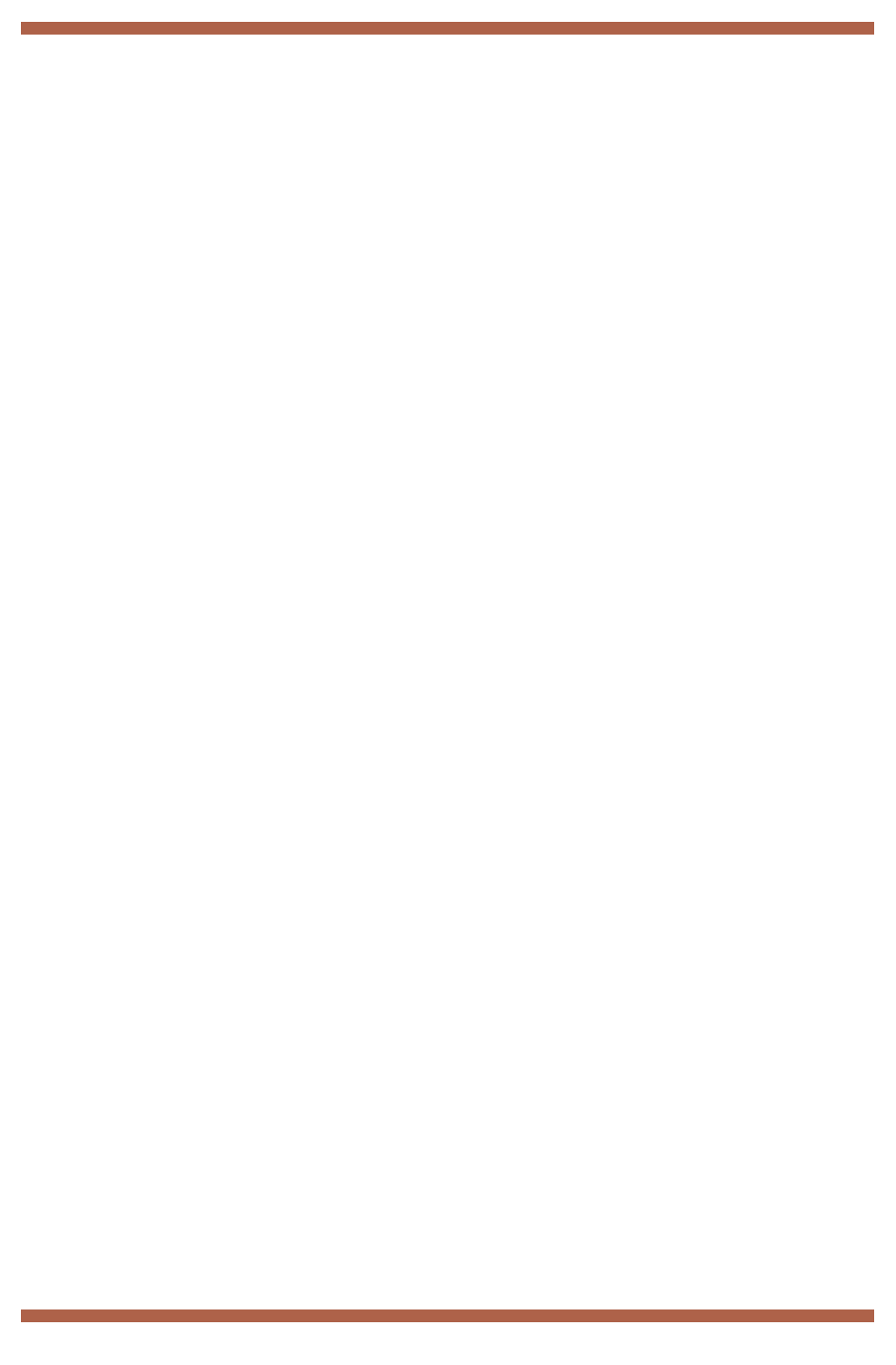# <span id="page-4-0"></span>A guide to Supplemental Security Income (SSI) for groups and organizations

Supplemental Security Income (SSI) is a federal program that provides monthly payments to more than eight million people who have limited income and few resources. SSI is for people who are 65 or older, as well as people of any age, including children, who are blind or have qualifying disabilities.

# About this booklet

This booklet explains the SSI program to institutions, groups, and organizations that have contact and help people who get, or may be able to get SSI.

To get SSI, you must meet one of the following criteria:

- Are age 65 or older.
- Are totally or partially blind.
- Have a medical condition that keeps you from working and is expected to last at least one year or result in death.

Social Security runs the SSI program. We also decide who is eligible, pay benefits, and keep a record of recipients. Even though we run the program, U.S. Treasury general funds, not Social Security trust funds, provide funding for SSI.

You can get general descriptions of the SSI program by reading *[Supplemental Security Income](https://www.ssa.gov/pubs/EN-05-11000.pdf)  (SSI)* [\(Publication No. 05-11000\)](https://www.ssa.gov/pubs/EN-05-11000.pdf) and *[You May Be](https://www.ssa.gov/pubs/EN-05-11069.pdf)  [Able to Get Supplemental Security Income \(SSI\)](https://www.ssa.gov/pubs/EN-05-11069.pdf)* [\(Publication No. 05-11069\)](https://www.ssa.gov/pubs/EN-05-11069.pdf).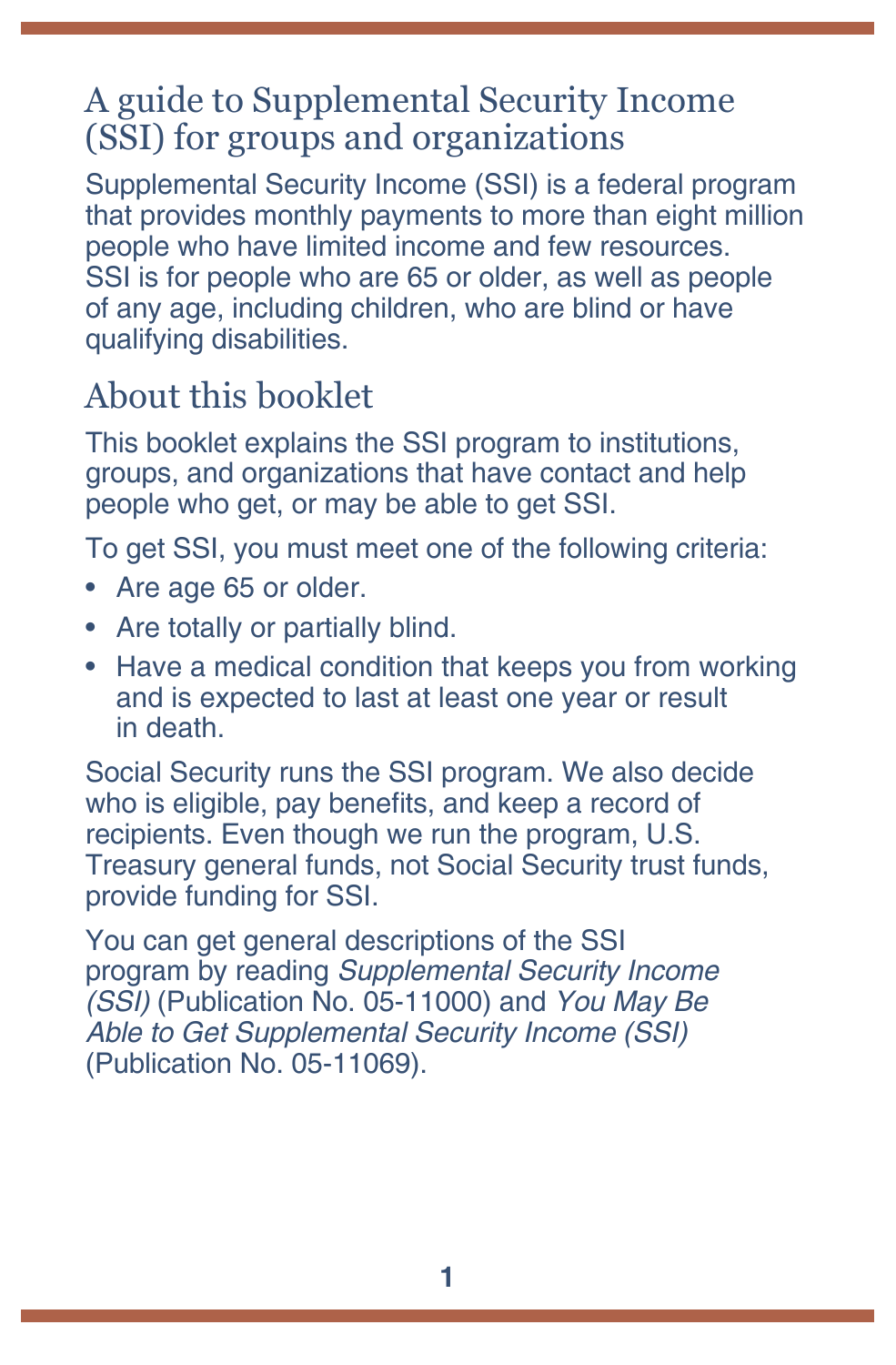### How groups and organizations can help You can help us spread the word about SSI.

As an organization's representative, you can help people by providing them with transportation to interviews, helping them gather information needed to apply (see our **["Applying for SSI"](#page-24-0)** section), or by assisting them with getting required medical evidence. You can also help people complete part of their SSI disability application at **[www.ssa.gov/benefits/ssi](https://www.ssa.gov/benefits/ssi)** if they meet certain requirements. If they already receive SSI, and need proof of their benefits, you can help them get an instant benefit verification letter online with a personal *my* Social Security account. More information is available at **[www.ssa.gov/myaccount](https://www.ssa.gov/myaccount/)**.

#### **Help people experiencing homelessness**

SSI can help a person who is experiencing homelessness get housing by providing monthly payments. Yet, a person doesn't need a home to get SSI. We can arrange to give SSI payments to people who are experiencing homelessness electronically. An organization can serve as a mail drop location, allowing a person who is homeless to pick up important correspondence from us at the organization's address.

#### **Be a representative payee**

Some people who get SSI are not able to manage their benefits. In these cases, a representative payee receives the SSI payments on their behalf. Representative payees are responsible for using SSI payments to take care of the basic needs of the recipient.

Some organizations that serve as payee for five or more beneficiaries can charge a fee if we authorize it. For 2022, the allowed monthly fee is 10% of the monthly benefit, up to a maximum of \$48. For customers with a drug or alcohol addiction, the 2022 fee amount is 10% of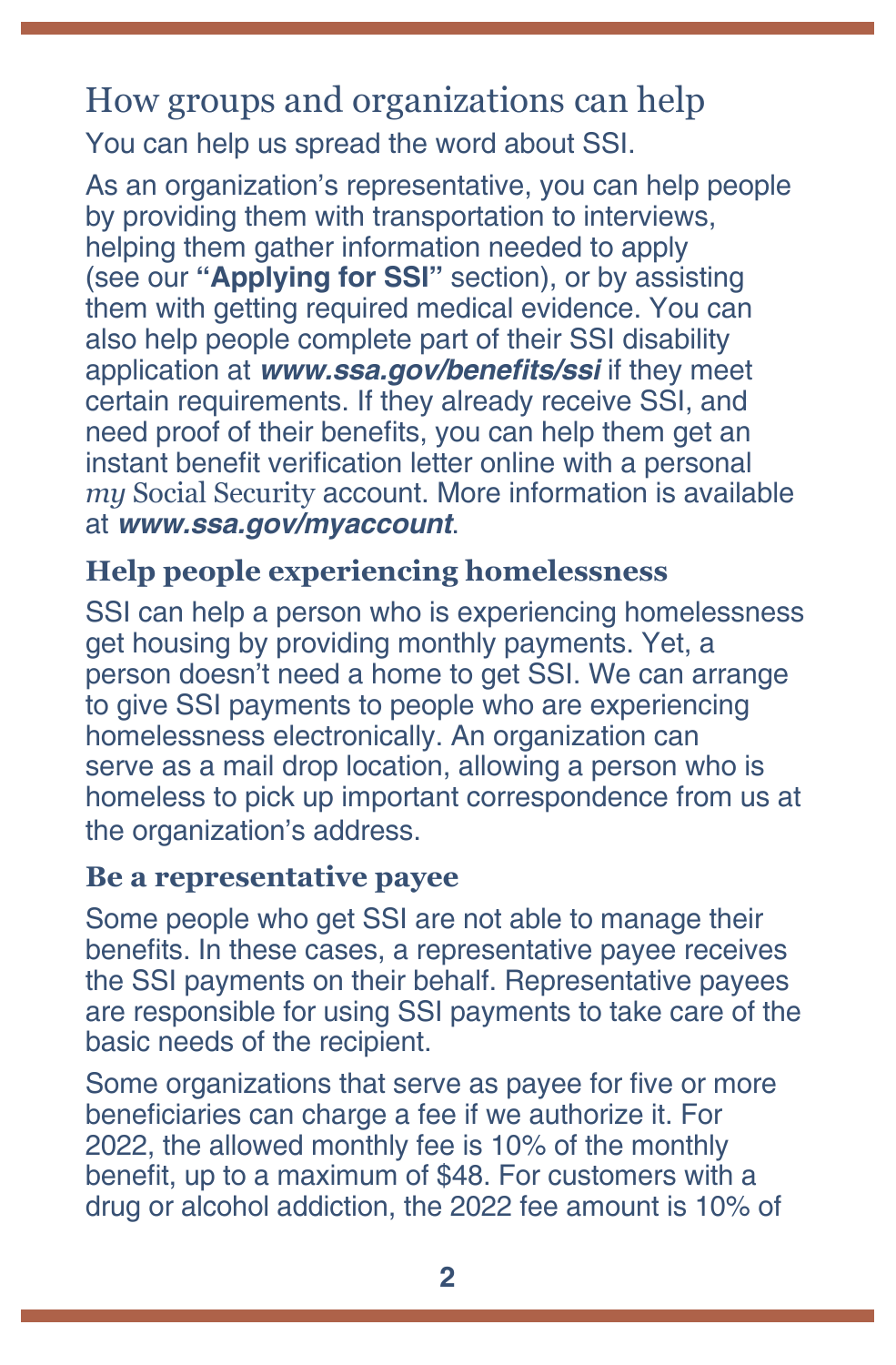the monthly benefit, up to a maximum of \$89. For more information about serving as a payee, read *[A Guide for](https://www.ssa.gov/pubs/EN-05-10076.pdf)  Representative Payees* [\(Publication No. 05-10076\).](https://www.ssa.gov/pubs/EN-05-10076.pdf)

#### **Pre-release applications**

People can apply for SSI before being released from a public or private facility, such as a prison or mental institution, to help ease their transition back into the community. An institution may establish a pre-release agreement with us. This agreement allows us to work with the institution to start the benefit application process several months before the person's scheduled release date. This will allow those eligible to receive timely SSI payments upon reentering the community.

### **SSI payments while in an institution**

Institutions and organizations can help someone continue receiving their SSI payments by telling us when the person enters an institution. Most people who live in a public institution can't get a full SSI payment. [See our](#page-22-0)  **["People in institutions"](#page-22-0)** section for more information on the rules for receiving SSI while in an institution.

#### **Help for low-income Medicare beneficiaries**

If a person with limited income and resources is eligible for Medicare, the state may pay the Medicare Part B premiums and other out-of-pocket medical expenses through the Medicare Savings Programs. These expenses may include deductibles, coinsurance, and copayments. For more information about Medicare Savings Programs contact the state medical assistance (Medicaid) office or the State Health Insurance Assistance Program (SHIP).

Limited-income Medicare beneficiaries may also be able to get *Extra Help* with Medicare prescription drug costs. People may automatically get *Extra Help* to help pay for Medicare prescription drug premiums and other out-of-pocket medical expenses (such as deductibles,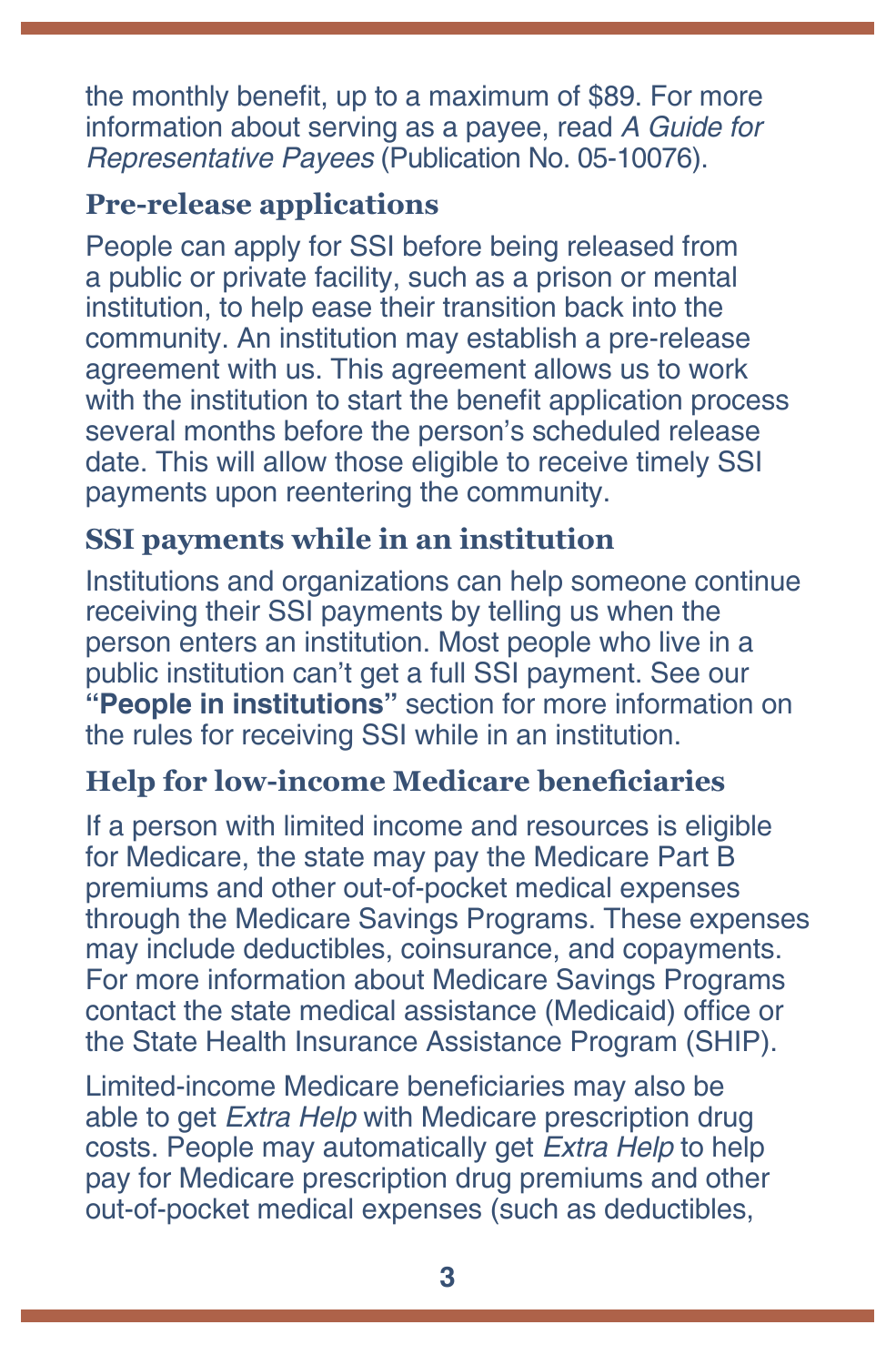<span id="page-7-0"></span>coinsurance, and copayments) if they meet all these conditions:

- They have full Medicaid coverage.
- The state pays Part B premiums.
- They get SSI.

People who do not automatically get *Extra Help* must enroll in a Medicare prescription drug plan and apply for *Extra Help*. To apply for *Extra Help* online visit us at *[w](https://www.ssa.gov/benefits/medicare/prescriptionhelp)***ww.ssa.gov/extrahelp**. To apply for *Extra Help* over the phone or to request an application call **1-800-772-1213**. TTY users can call **1-800-325-0778**.

## SSI payments and state services

#### **How we make payments**

People who apply for SSI must receive payments electronically. Electronic payments can be made by direct deposit, the Direct Express® card program, or an Electronic Transfer Account. Learn more at **[www.GoDirect.org](http://www.GoDirect.org)**.

#### **SSI payment rates**

In 2022, the highest federal SSI payment is \$841 a month for a person, and \$1,261 a month for a couple.

The states of Arizona, Mississippi, North Dakota, and West Virginia, as well as the Northern Mariana Islands territory don't supplement the federal SSI payment. All other states and territories add money to federal SSI payments.

Some states run their own programs and others let us manage their state supplements.

The state supplements administered by us, in total or in part, are California, Delaware, Hawaii, Iowa, Michigan, Montana, Nevada, New Jersey, Pennsylvania, Rhode Island, and Vermont. The same is true for the District of Columbia.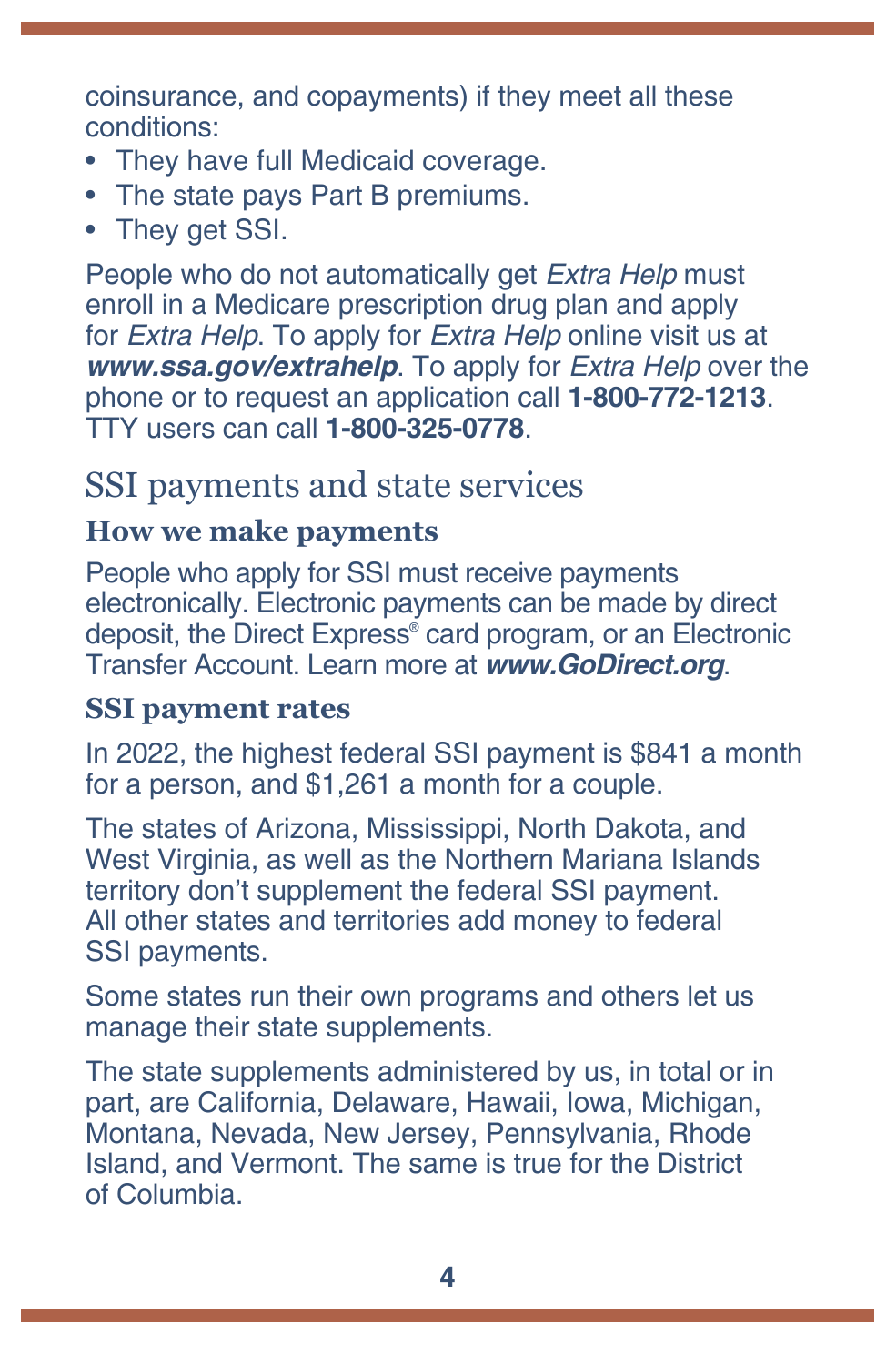<span id="page-8-0"></span>If we manage the state's supplemental payment, one check is paid to the recipient each month that combines the federal and state SSI payments.

States may change the payment amounts based on where, and with whom, people live. Also, some states might not count other income.

#### **Maximum payment for individual/couple living independently (2022)**

| <b>State</b>                             | <b>Older</b><br>person | <b>Blind</b> | Has a<br>disability |
|------------------------------------------|------------------------|--------------|---------------------|
| California                               | \$1,040.21/            | \$1,110.26/  | \$1,040.21/         |
|                                          | \$1,765.64             | \$1,952.88   | \$1,765.64          |
| Delaware <sup>1</sup> , <sup>2</sup>     | \$841/                 | \$841/       | \$841/              |
|                                          | \$1,261                | \$1,261      | \$1,261             |
| Hawaii <sup>2</sup>                      | \$841/                 | \$841/       | \$841/              |
|                                          | \$1,261                | \$1,261      | \$1,261             |
| lowa <sup>1</sup> , $2$                  | \$841/                 | \$863/       | \$841/              |
|                                          | \$1,261                | \$1,305      | \$1,261             |
| Michigan <sup>1</sup> , <sup>2</sup>     | \$841/                 | \$841/       | \$841/              |
|                                          | \$1,261                | \$1,261      | \$1,261             |
| Montana <sup>1</sup> , <sup>2</sup>      | \$841/                 | \$841/       | \$841/              |
|                                          | \$1,261                | \$1,261      | \$1,261             |
| Nevada                                   | \$877.40/              | \$950.30/    | \$841/              |
|                                          | \$1,355.46             | \$1,635.60   | \$1,261             |
| <b>New Jersey</b>                        | \$872.25/              | \$872.25/    | \$872.25/           |
|                                          | \$1,286.35             | \$1,286.35   | \$1,286.35          |
| Pennsylvania <sup>1</sup> , <sup>2</sup> | \$841/                 | \$841/       | \$841/              |
|                                          | \$1,261                | \$1,261      | \$1,261             |
| Rhode Island <sup>1</sup> , <sup>2</sup> | \$841/                 | \$841/       | \$841/              |
|                                          | \$1,261                | \$1,261      | \$1,261             |
| Vermont                                  | \$893.04/              | \$893.04/    | \$893.04/           |
|                                          | \$1,359.88             | \$1,359.88   | \$1,359.88          |
| Washington,                              | \$841/                 | \$841/       | \$841/              |
| D.C.1, 2                                 | \$1,261                | \$1,261      | \$1,261             |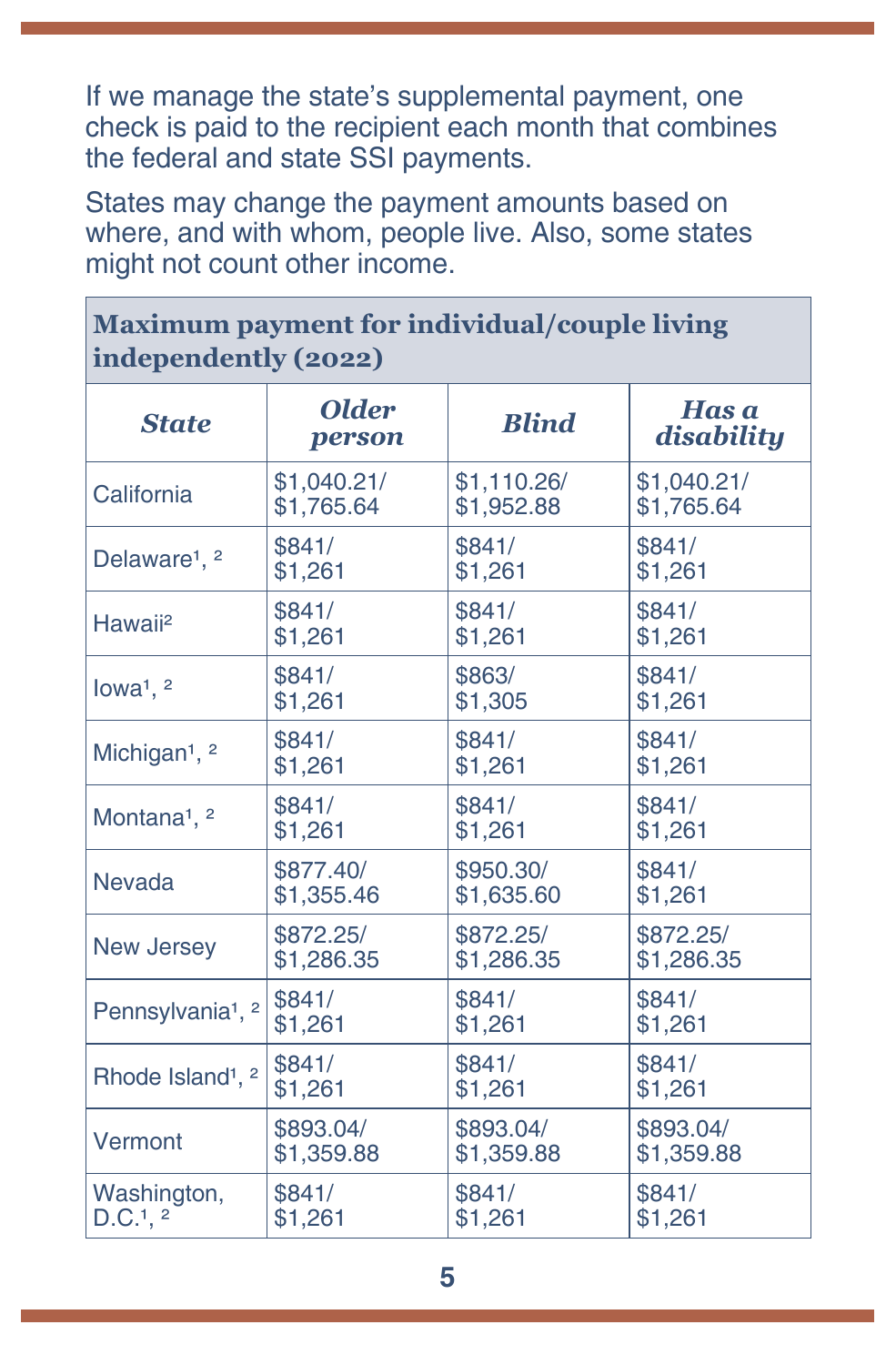- <sup>1</sup> Supplement run jointly by federal and state government.
- ² State pays supplement only when recipient lives in particular settings.

#### **How we figure payment amounts**

Before we begin paying someone SSI, we'll send the recipient a letter that details when payment will start and how much it'll be.

We compute the first SSI payment from the first full month after the person applied or became eligible for SSI. The amount paid may not be the same every month. The amount depends on other income and living arrangements. We'll tell the person in advance whenever we change the amount of the payment.

The federal and state SSI payments may increase to keep up with the cost of living. Normally these increases come in January.

When a person becomes eligible again after being ineligible, the payment sometimes is prorated from the date the person became eligible to the end of the month. For example, a person who becomes eligible on the 10th day of the month will get an SSI payment based on the number of days from the 10th to the last day of the month. The payment amount is first calculated according to the person's income and living arrangements. Then it's prorated.

We reduce the base SSI payment by one-third if a person or couple is living in another person's home and getting food and shelter from that person. This reduction takes the place of setting the exact dollar value for the help. Support is any food, shelter, or both that is given to someone or paid for by someone else.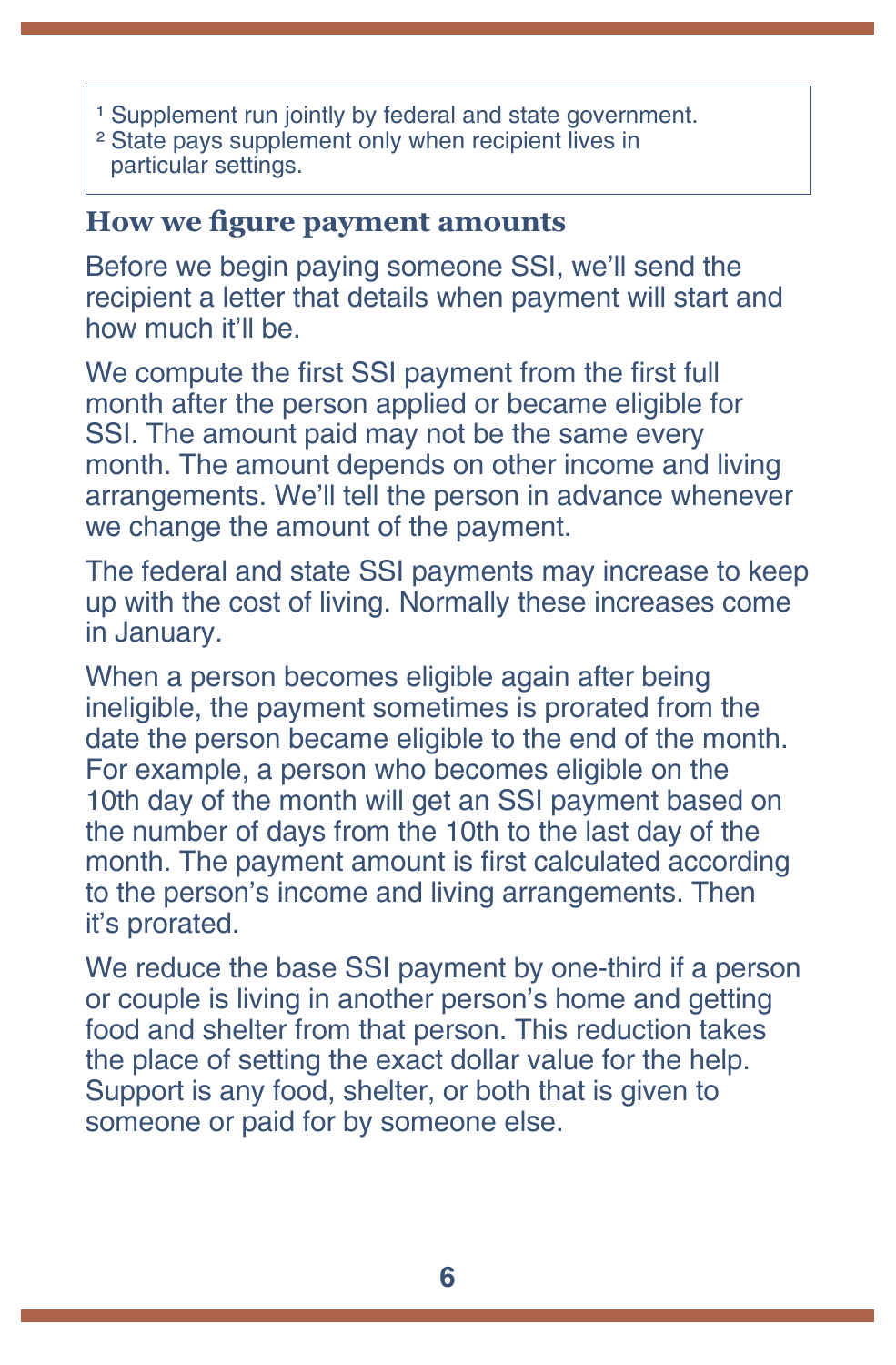#### **State services**

Some states may provide people who get SSI with Medicaid and other services.

#### **Interim assistance payments**

Some states and local subdivisions make "interim assistance payments" to people while they wait for a decision on whether they can get SSI. We will pay back the state or local government from the person's first retroactive SSI payment.

#### **Medicaid**

In most states, people who get SSI also get Medicaid, which pays health care expenses.

In some states, Medicaid is available to a child with a qualifying disability, who is age 18 or younger, and who receives home care that costs the government less than institutional care. If someone gives away or sells personal items for less than what they are worth, or the person is a beneficiary of a trust, it may affect Medicaid coverage. For more information about Medicaid, contact the state medical assistance (Medicaid) office or local health or human services office.

#### **Social services**

People who get SSI might be able to get social services from the state, city, or county. Depending on where the person lives, these may include homemaker services, and arrangements for meals or transportation. Find out more at the local health or human services office.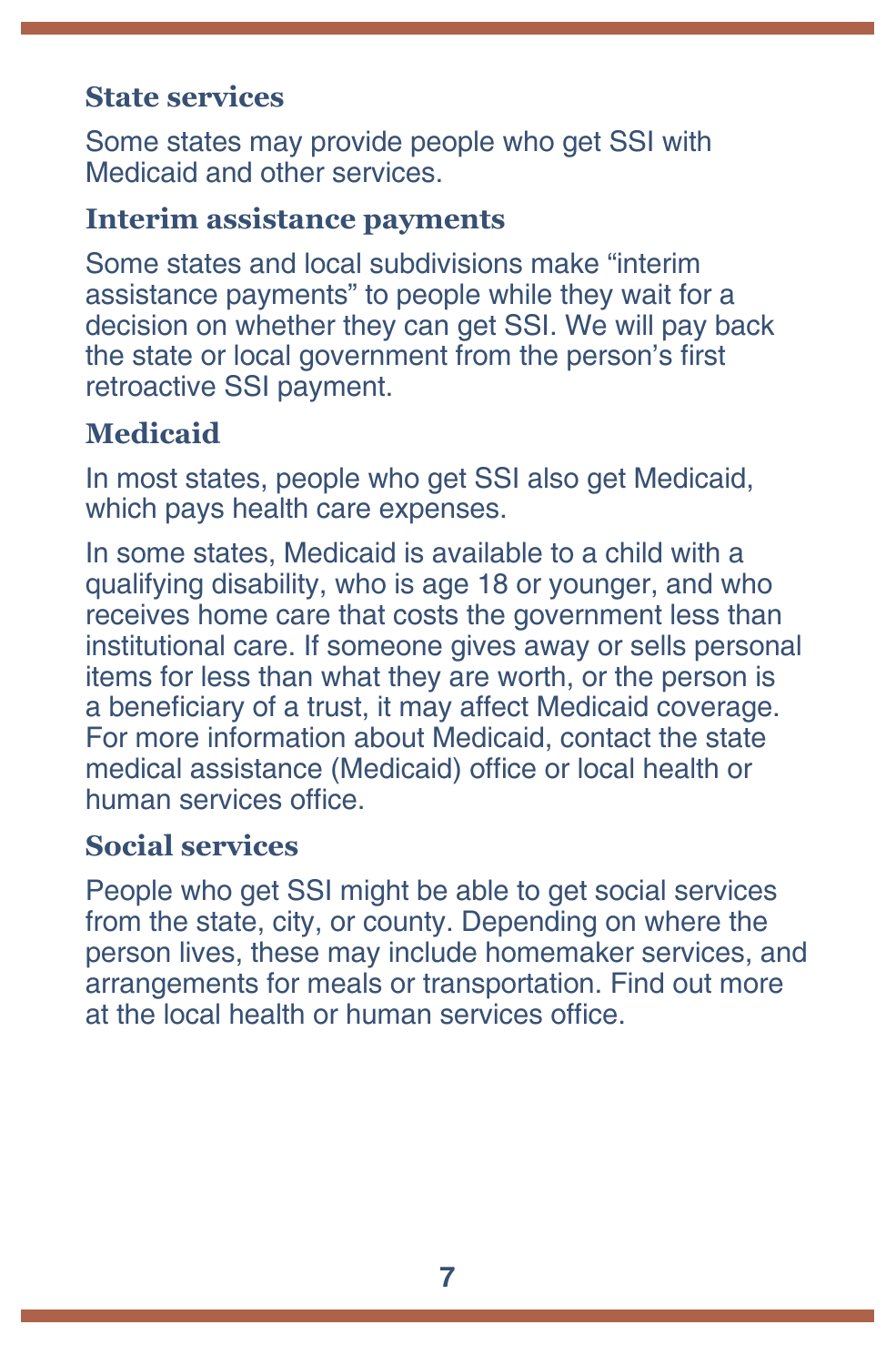#### <span id="page-11-0"></span>**Supplemental Nutrition Assistance Program (SNAP)**

People who get SSI may be able to get help to buy food through the Supplemental Nutrition Assistance Program (SNAP), formerly known as food stamps. If everyone in your household is applying for or receiving SSI, you can apply for SNAP at a one of our offices.

People who don't live in a household in which everyone is applying for or receiving SSI can visit **[www.fns.usda.gov/snap](https://www.fns.usda.gov/snap/supplemental-nutrition-assistance-program)** to find out how to apply. For more information about SNAP, read *[Supplemental](https://www.ssa.gov/pubs/EN-05-10101.pdf)  [Nutrition Assistance Program \(SNAP\) Facts](https://www.ssa.gov/pubs/EN-05-10101.pdf)* [\(Publication No. 05-10101\)](https://www.ssa.gov/pubs/EN-05-10101.pdf). For more information about other nutrition assistance programs that may be available to you, read *[Nutrition Assistance Programs](https://www.ssa.gov/pubs/EN-05-10100.pdf)* [\(Publication No. 05-10100\)](https://www.ssa.gov/pubs/EN-05-10100.pdf) available at *[www.ssa.gov](https://www.ssa.gov)*.

# Who can get SSI?

People with low income and few resources who are age 65 or older, blind, or have a qualifying disability, may be able to get SSI. See **["Other rules"](#page-20-0)** for additional requirements. We consider people age 18 or older to have a disability if they have a physical or mental condition (or combination of conditions) that keeps them from working. The condition must be expected to last at least 12 months or result in death.

We consider a child younger than age 18 to have a disability if the child has a physical or mental condition (or combination of conditions) that results in "marked and severe functional limitations." The condition must be expected to last at least 12 months or result in death. For more information about benefits for children, read Benefits *[for Children With Disabilities](https://www.ssa.gov/pubs/EN-05-10026.pdf)* (Publication No. 05-10026).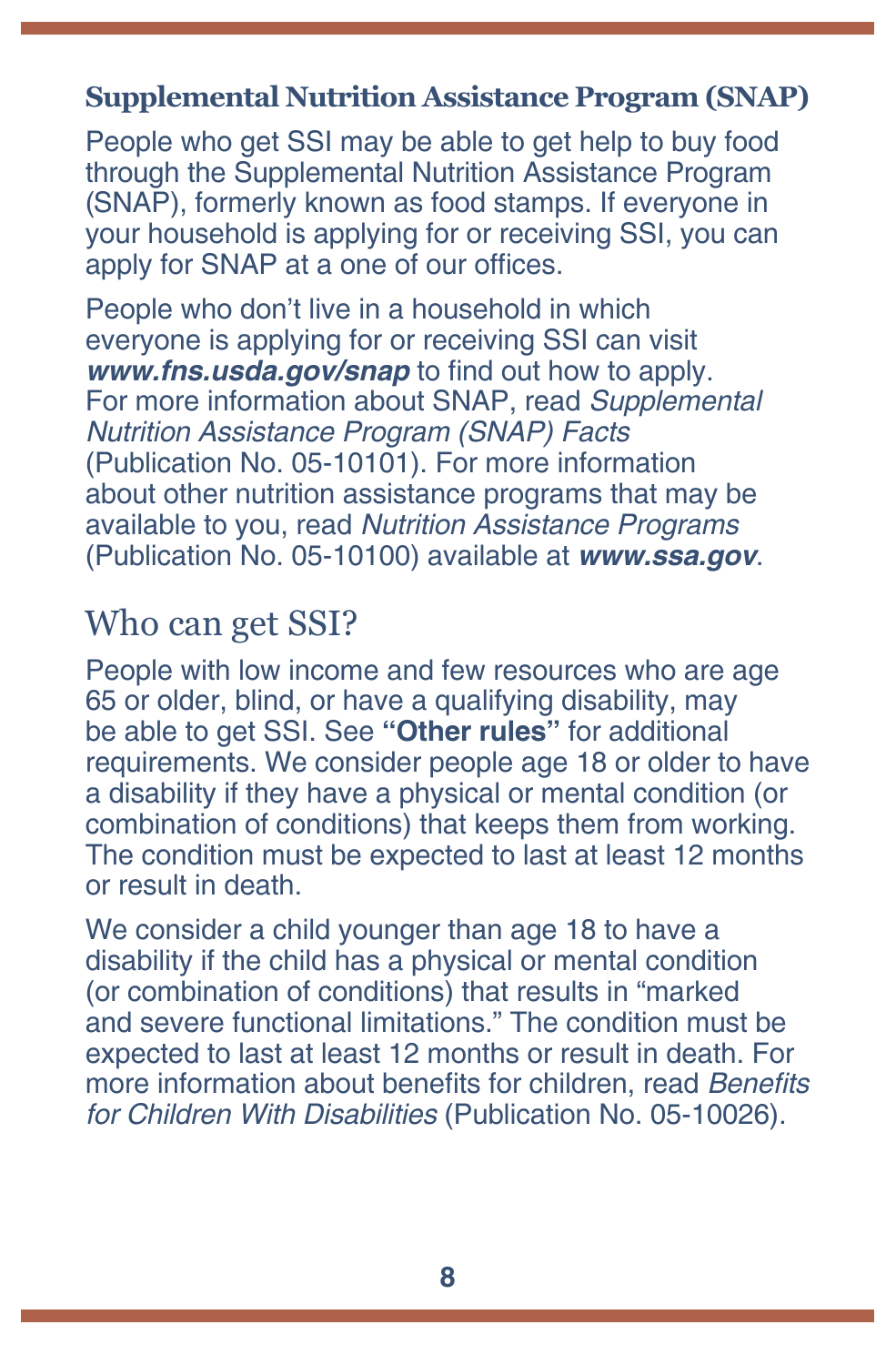We consider a person "blind" if they have vision no better than 20/200 or a limited visual field of 20 degrees or less in the better eye with the use of eyeglasses. A person whose sight isn't poor enough to be "blind" may still be considered to have a qualifying disability.

#### **What is income?**

SSI considers "income" anything a person receives that can be used for food or shelter. Income includes but isn't limited to cash, checks, and "gift" items received, such as food and shelter.

SSI divides income into two categories — earned and unearned. Earned income includes wages, net earnings from self-employment, certain royalties and honoraria, and money from sheltered workshops. Unearned income includes all income that a person doesn't earn. This includes Social Security benefits, workers' compensation, certain veterans' compensation or pension payments, unemployment, pensions, support and maintenance in kind, annuities, rent, and other income that isn't earned.

In 2022, a person must have less than \$861 a month in unearned income to receive SSI. A couple can get SSI if they have unearned income of less than \$1,281 a month in 2022.

Because a larger portion of earned income isn't counted, a person who gets SSI can earn up to \$1,767 a month (\$2,607 for a couple) and still get SSI.

Although we encourage people who already receive SSI to work, people who work while applying for SSI based on a qualifying disability can't make as much in earned income. That's because their ability to work affects our disability decision. In 2022, a person applying for SSI disability payments who isn't blind, and who works and earns more than \$1,350 a month, probably won't be able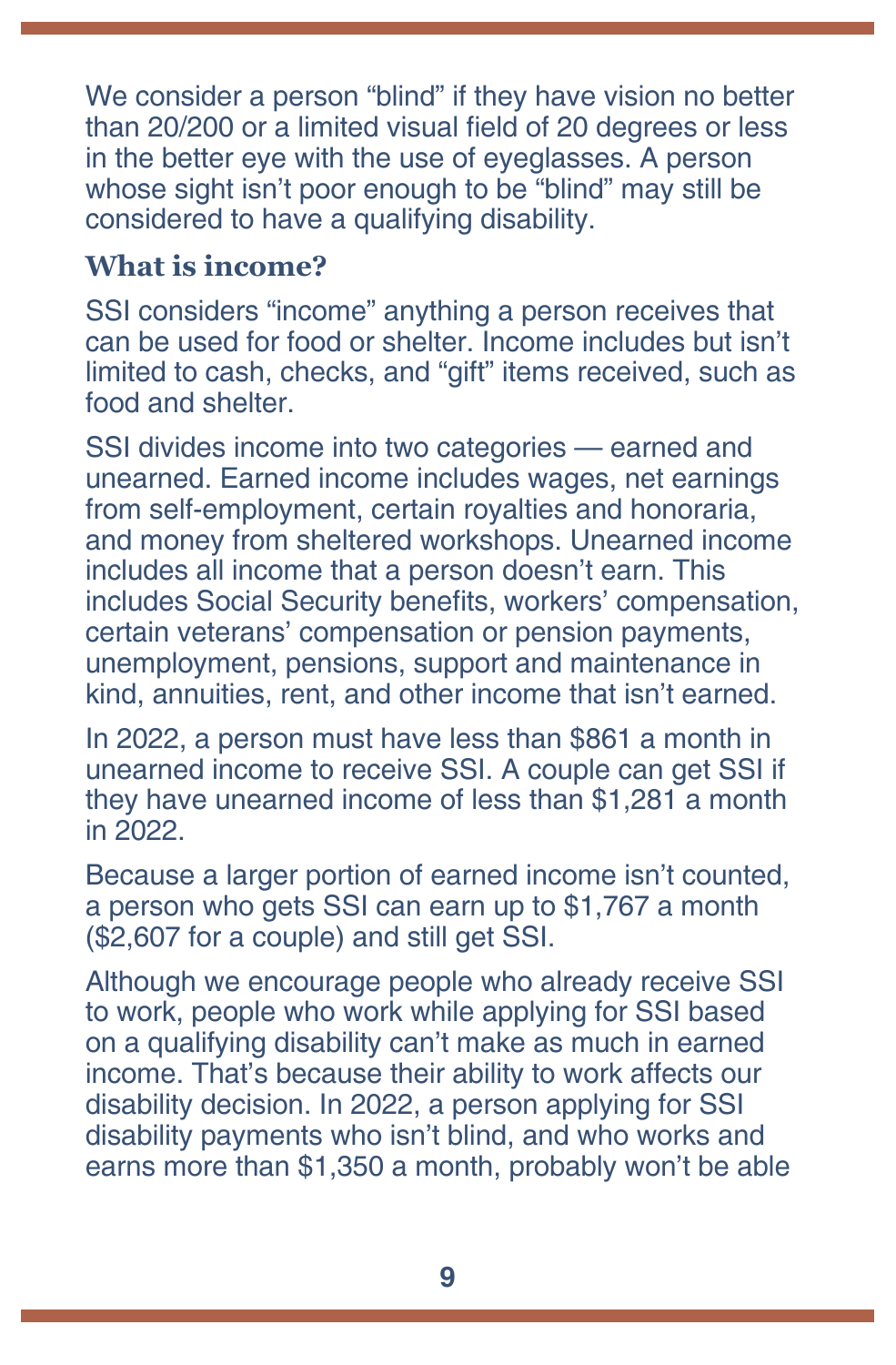to get SSI. A person who is blind, is just now applying for SSI disability payments, and earns \$2,260 a month probably won't be able to get SSI.

People who live in a state that adds money to the federal payment can get SSI even if they have more income [\(see](#page-8-0)  the chart under **["SSI payment rates](#page-8-0)"**).

SSI payments are reduced for people with other income. Not everything a person gets is income and some things that are income don't count.

#### **What doesn't count as income?**

- Medical care and services (including reimbursements and payment of health insurance premiums by others).
- Social services.
- Income from the sale, exchange, or replacement of resources (these are considered resources).
- Income tax refunds.
- Insurance on charge accounts or other credit accounts.
- Proceeds of a bona fide loan.
- Bills paid by someone else for things other than food or shelter.
- Replacement of lost or stolen income.
- Home (low income) energy assistance.
- Earned or unearned income of \$20 a month (except some types of unearned income based on need, such as certain veterans' pensions).
- Earned income of \$65 a month plus one-half of earned income over \$65 a month or, if there is no unearned income, \$85 a month of earned income plus one-half of the rest.
- Supplemental Nutrition Assistance Program (SNAP), formerly known as food stamp assistance.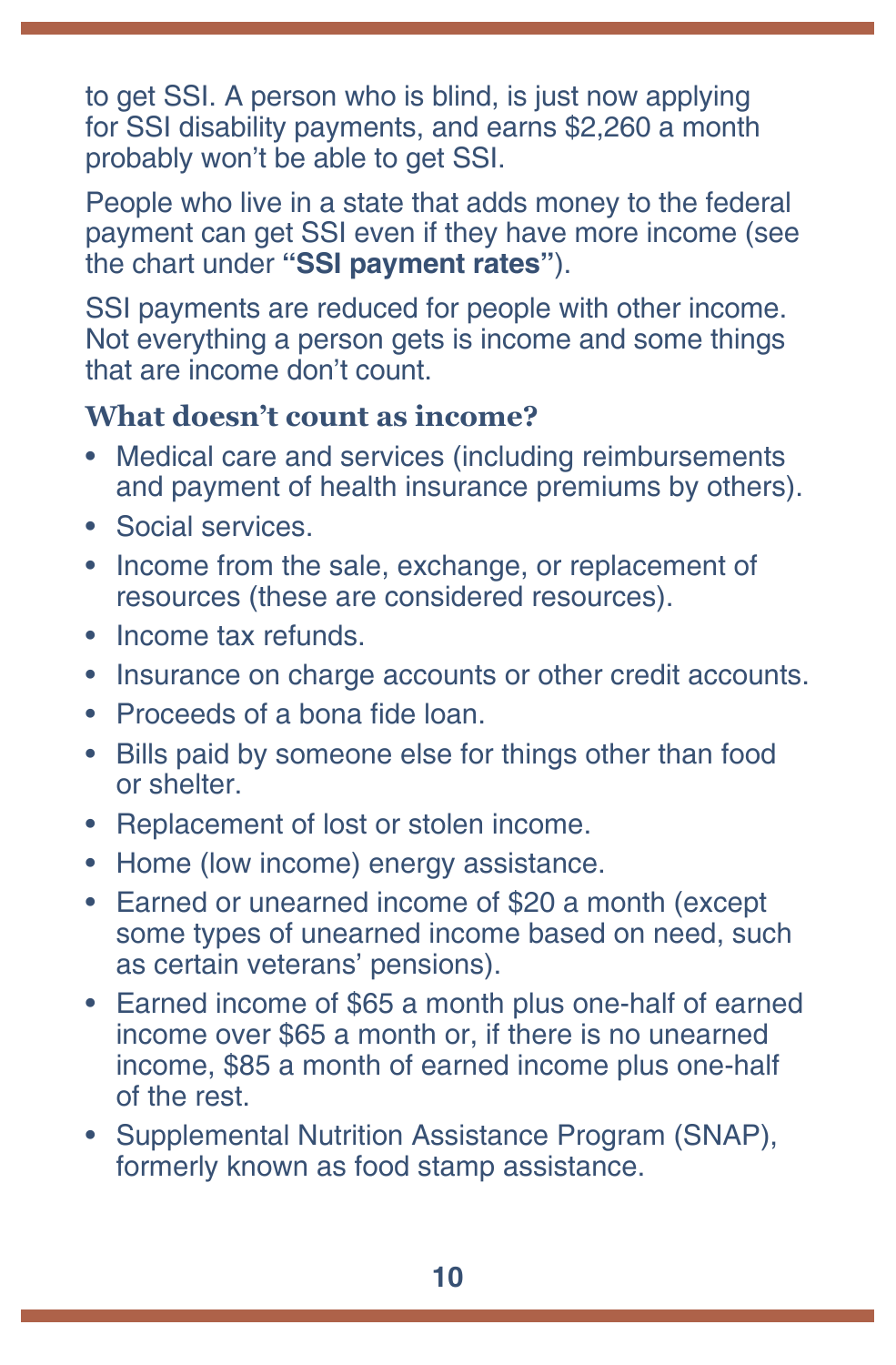- Government refunds of taxes paid on real property or on food purchases.
- Assistance based on need from a state or local political subdivision or Indian tribe.
- Amounts for tuition and fees paid from grants, scholarships, fellowships, and gifts for educational expenses.
- Home-grown produce consumed by the household.
- Irregular or infrequent earned income totaling no more than \$30 a quarter.
- Irregular or infrequent unearned income totaling no more than \$60 a quarter.
- Domestic commercial transportation tickets received as gifts and used.
- Payments for giving foster care to a child not getting SSI, but placed by an approved agency in the home of someone getting SSI.
- One-third of any child support payments from the absent parent if you are a child.
- Earnings (up to \$2,040 a month, but no more than \$8,230 a year in 2022) of a person younger than age 22 who regularly attends school or a training program.
- Grants or loans to students from the Department of Education's or Bureau of Indian Affairs' educational programs.
- Income needed by a blind or person with a disability for an approved plan to achieve self-support (see **"[Plan to Achieve Self-Support \(PASS\)](#page-30-0)"**).
- The cost of a blind person's work expenses.
- Earned income used to pay for items or services that help a person with a disability work (see **["Deductions](#page-29-0)  [for work expenses](#page-29-0)"**).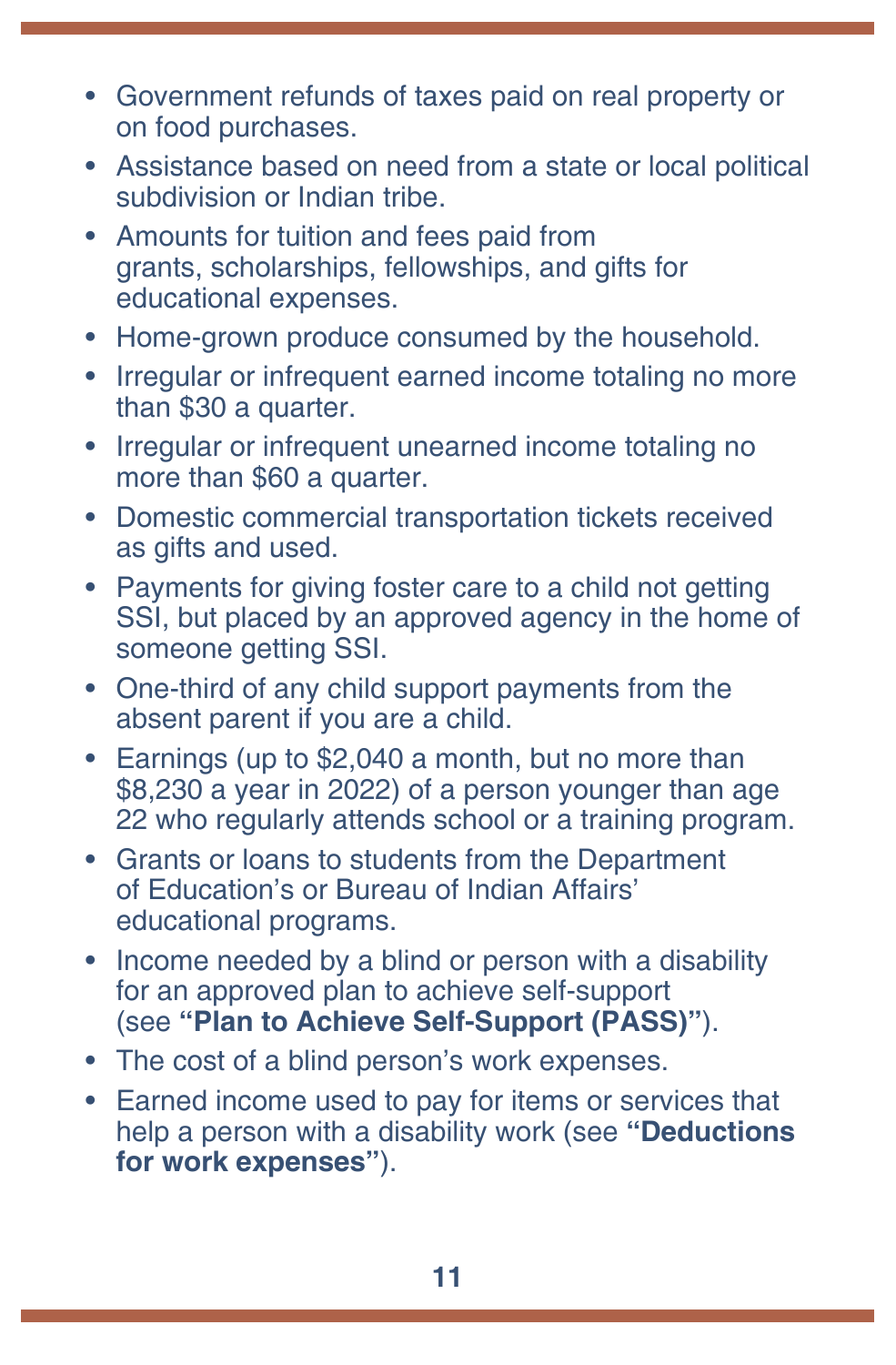- Housing assistance from most federal housing programs.
- Compensation to volunteers from the Corporation for National and Community Service (formerly known as ACTION) programs run by state and local subdivisions.
- Restitution payments made by the U.S. government to Japanese-Americans and Aleuts who were interned or relocated during World War II.
- Payments made by the Austrian government under paragraphs 500-506 of the Austrian General Social Insurance Act.
- Agent Orange settlement payments.
- Reparations payments received by Holocaust survivors from the Federal Republic of Germany.
- Earned income tax credit payments and child tax credit payments.
- All federal refundable and advanced tax credits received on or after January 1, 2010.
- Netherlands WUV payments to victims of persecution during the German and Japanese occupations of the Netherlands and the Dutch East Indies.
- German social insurance payments under the ZRBG (Ghetto Pension).
- Relocation assistance for federal or federally assisted projects or by state or local governments.
- Assistance furnished in connection with a presidentially declared disaster and any interest earned on the assistance.
- Most federal judgment distribution payments and per capita payments of funds held in trust by the Secretary of the Interior made to members of Native American tribes, including purchases made with such payments.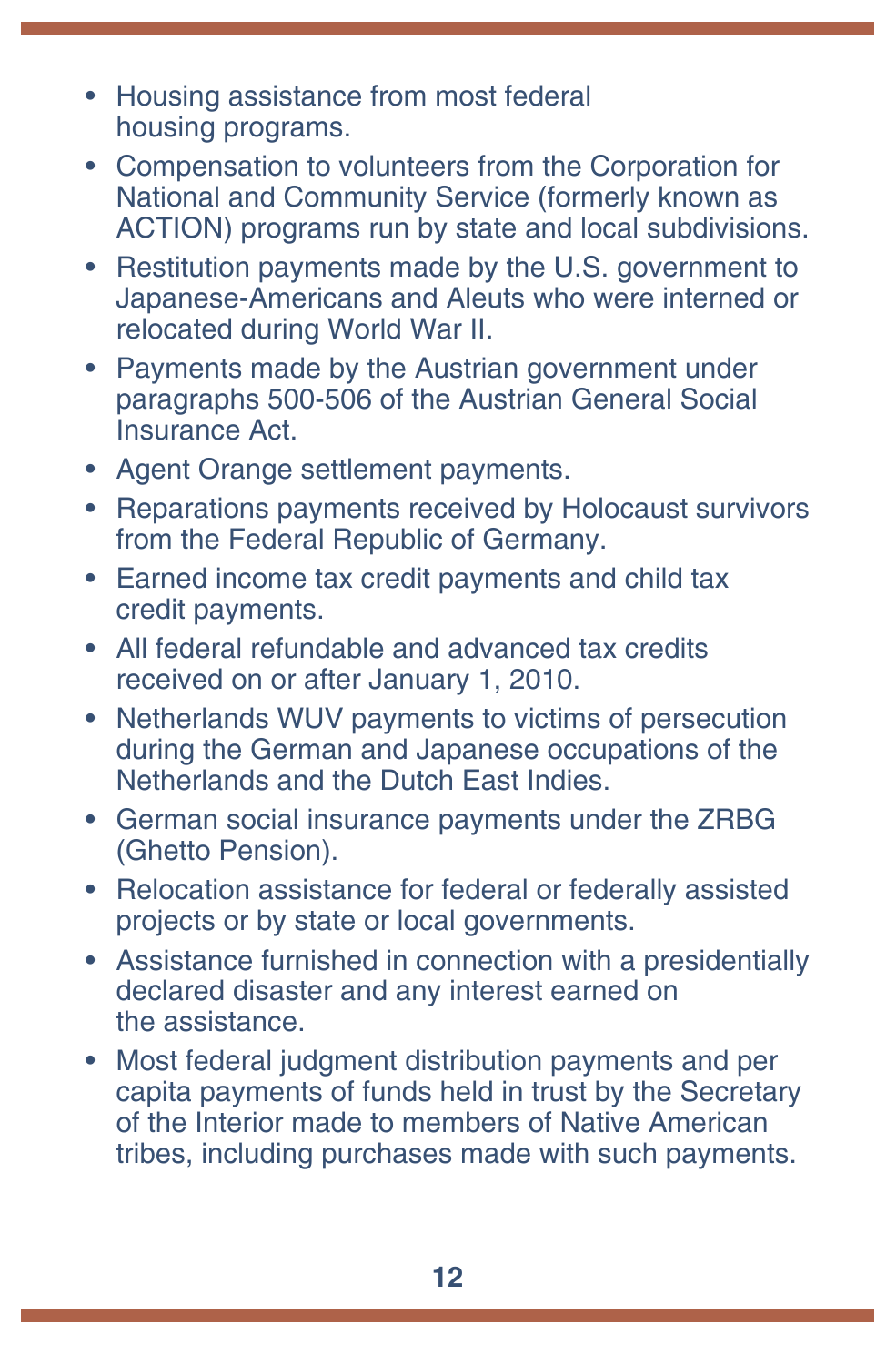- <span id="page-16-0"></span>• Up to \$2,000 a year of income that Native Americans get from their interests in trust or restricted Indian lands.
- Interest paid on excluded burial funds and left to accumulate.
- Any interest earned and left to accumulate as part of the value of an excluded burial space purchase agreement.
- Interest and dividends earned on other resources, in many cases.
- Food or shelter in a nonprofit retirement home or similar institution that is provided or paid for by a nonprofit organization that isn't expressly obligated to do so.
- Food, shelter, and home energy assistance provided by a private nonprofit organization if the assistance is based on need as certified by the state.
- Home energy assistance provided by certain home energy suppliers if the assistance is based on need and is certified by the state.
- Settlement payments to eligible American Indian landowners whose assets had been mismanaged by the United States.
- The first \$2,000 of compensation received per calendar year for participating in certain clinical trials.
- Crime victims' compensation payments.
- State annuities for certain veterans.
- Hostile fire and imminent danger pay from the Uniformed Services.
- AmeriCorps and National Civilian Community Corps (NCCC) payments.
- Payments from the Radiation Exposure Compensation trust fund.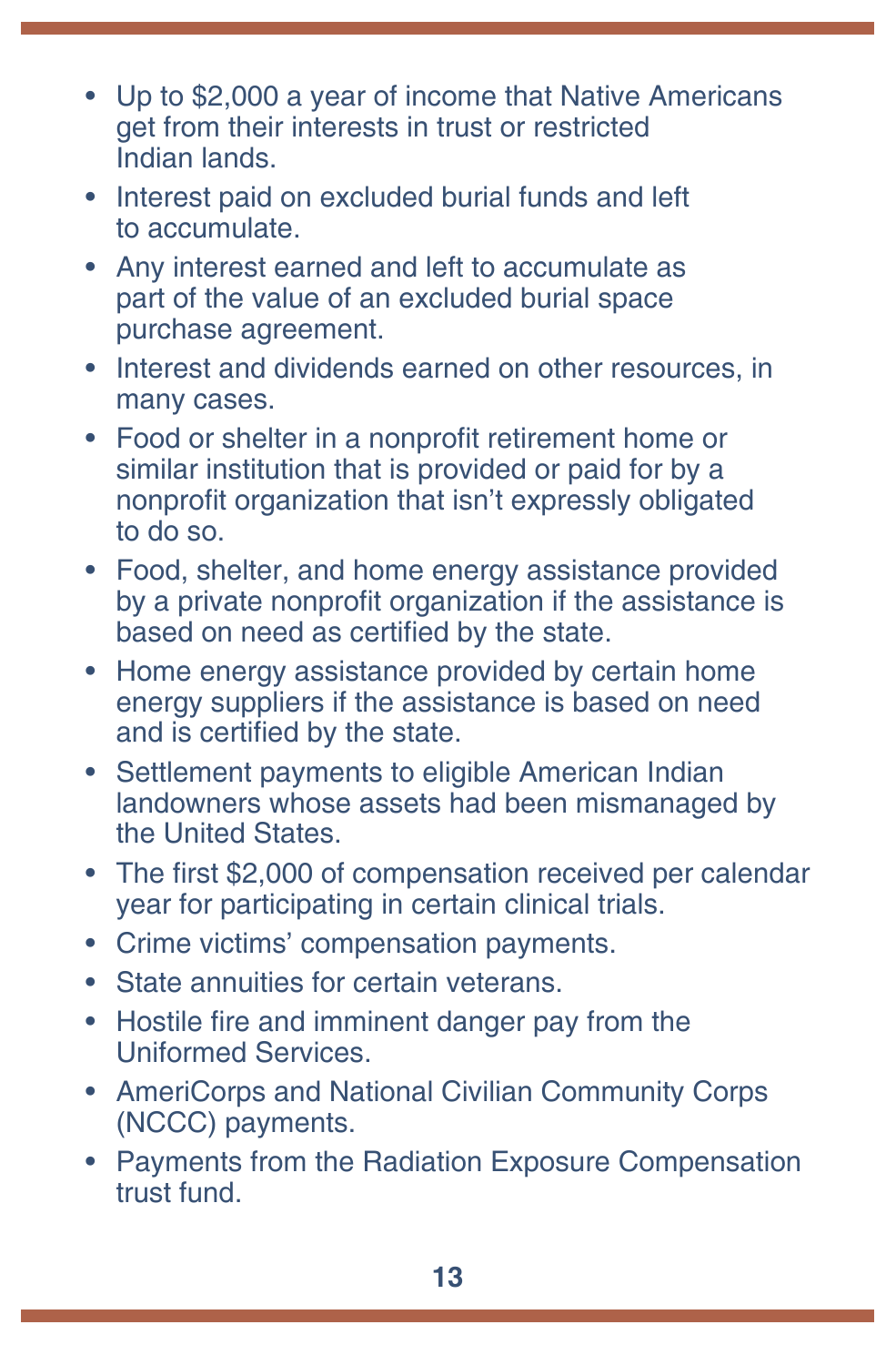- Funds received by American Indians from the Claims Resolution Act of 2010 (Cobell v. Salazar).
- Income excluded under other Federal laws.
- Alaska Longevity Bonus payments.
- Interest on a dedicated account which is excluded from resources.
- Gifts to children with life-threatening conditions.

#### **Other income rules**

If only one member of a couple qualifies for SSI, we may consider part of the ineligible member's income as the eligible spouse's income.

If an eligible couple separates, we treat each person as an individual starting with the first month after they separate.

If an unmarried child under age 18 is living at home, we may consider some of the parents' income as the child's income. We make allowances for the parents, and for other children living in the home, when we consider the parents' income. The remaining parental income is included with the child's income to decide if the child can get SSI.

#### **Monthly wage reporting**

If an SSI recipient works, or somebody in the househ[ol](#page-16-0)d whose income may affect the recipient works (see the **["Other income rules"](#page-16-0)** section for more information), we require monthly wage reporting to ensure SSI payments are accurate and timely. Most people can report wages using our automated SSI telephone wage reporting system, free SSI mobile wage reporting smartphone application, or the personal *my* Social Security online wage reporting tool available at **[www.ssa.gov/myaccount](https://www.ssa.gov/myaccount)**. The recipient or payee is responsible for reporting wages and the SSI recipient may be overpaid if wages aren't reported timely. Submitting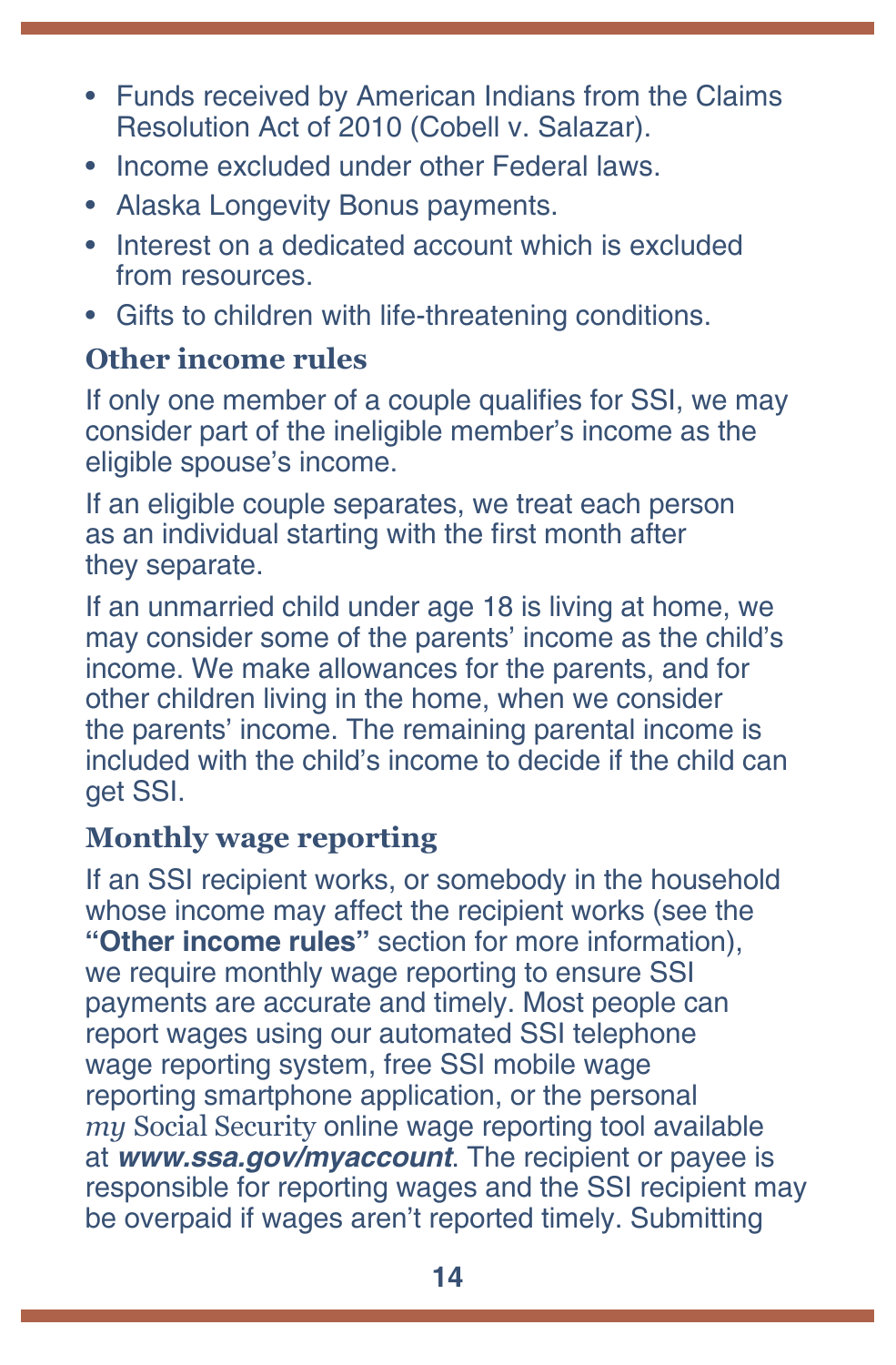pay stubs on time every month will ensure accurate and timely SSI payments. You can sign up for email or text reminders to report monthly wages for SSI at *[www.ssa.](https://www.ssa.gov/benefits/ssi/wage-reporting.html)* **[gov/benefits/ssi/wage-reporting](https://www.ssa.gov/benefits/ssi/wage-reporting.html)**.

#### **Temporary Assistance for Needy Families (TANF)**

SSI allows a person to get both SSI and TANF payments, but TANF is considered income for SSI purposes. Most states won't pay TANF to SSI recipients. Check with the TANF agency in your state.

#### **Resources (things a person owns)**

To get SSI, a person's resources, or things a person owns, must be worth no more than \$2,000. A couple's resources can be worth up to \$3,000.

We count the couple's resources as if both members were eligible, so the higher limit applies even if only one member can get SSI.

If an eligible couple separates, each member of the couple is treated as an individual starting with the first month after the separation.

If an unmarried child under age 18 is living at home and the parents' resources exceed \$3,000 (\$2,000 if only one parent), we may consider the excess resource to belong to the child.

We consider any money, whether in cash or in an account, as a resource in the month after it is received in most cases. Sometimes money doesn't count as a resource for a limited time but then becomes a countable resource if it isn't spent within the given time limit.

A person may receive money that doesn't count as income when it's received, but does count as a resource. The next section gives some examples.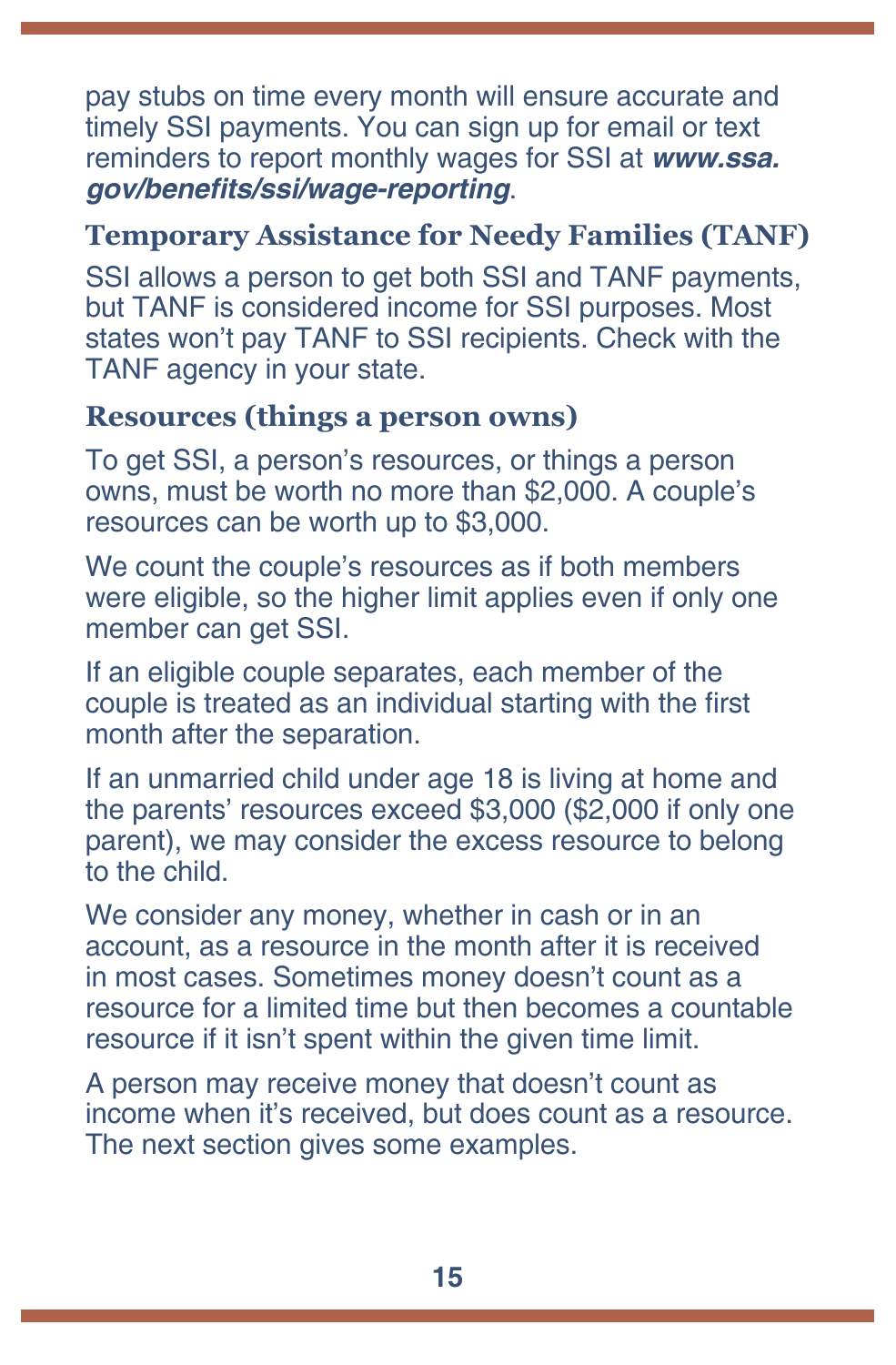#### **What resources don't count?**

We don't count everything a person owns when we decide whether a person can get SSI. For example, we don't count the following:

- A home (and adjacent land) where a person lives.
- Household goods or personal effects don't usually count as resources. However, we may count personal property acquired or held because of its value or as an investment.
- One car, usually.
- Life insurance policies with a total face value of \$1,500 or less per person.
- Burial plots or spaces for a person and immediate family.
- Burial funds of up to \$1,500 per person for a person and spouse if specifically set aside for burial. This amount will be reduced by the amount of any excluded life insurance policy.
- Property needed for a person's self-support. This includes property used in a trade or business or by the person as an employee, non-business incomeproducing property, and property used to produce essential goods and services (like rental property or land used to produce food for home consumption).
- Things that a person who is blind or disabled needs for an approved plan to achieve self-support (see **["Plan to](#page-30-0)  [Achieve Self-Support \(PASS\)"](#page-30-0)**).
- Disaster assistance and certain native corporation stocks held by natives of Alaska.
- Retroactive SSI or Social Security payments aren't counted as resources for nine months after they are received. This gives time to make purchases or payments on debts that went unpaid while waiting for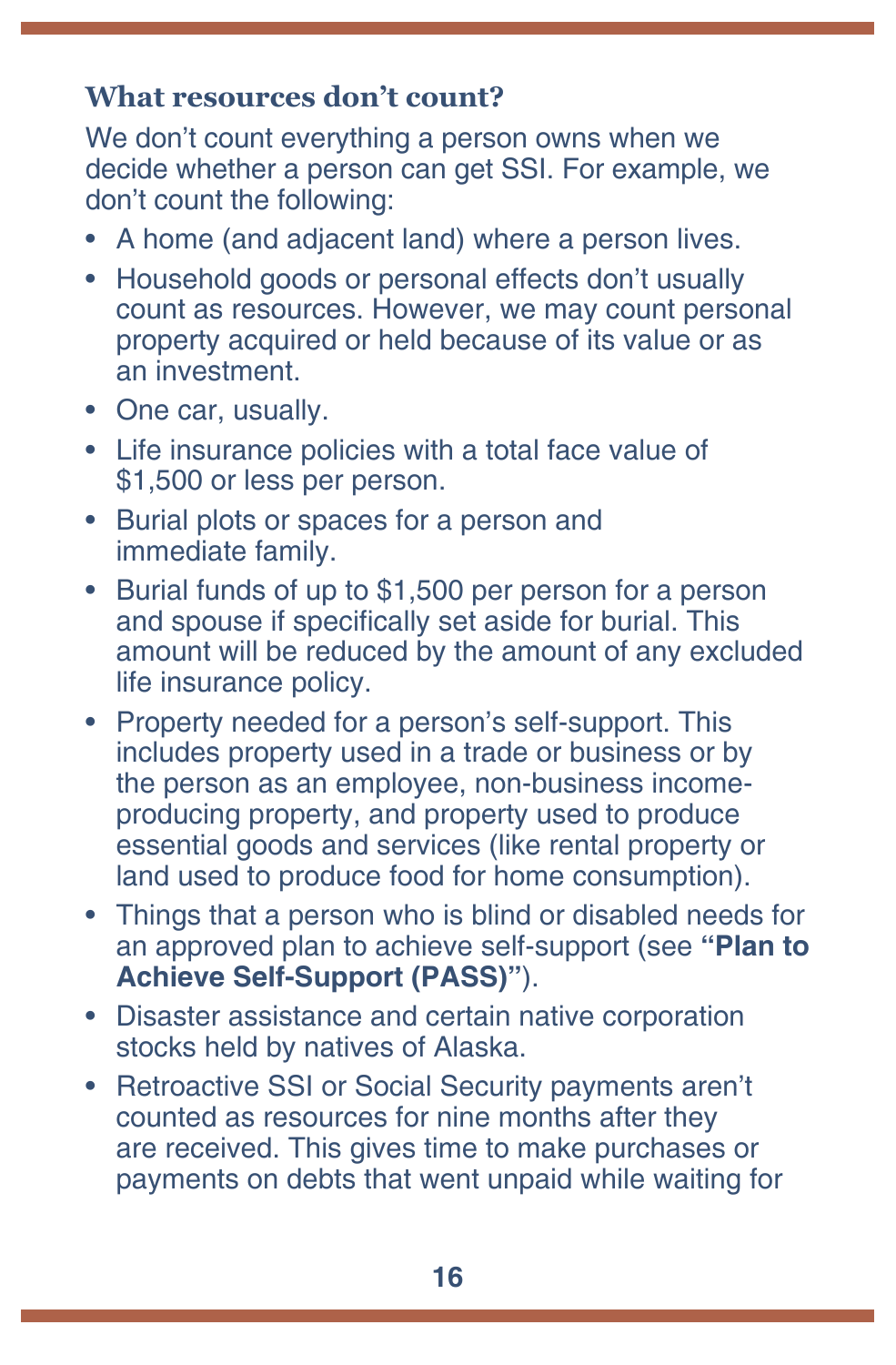<span id="page-20-0"></span>the back payments. Any retroactive payments left after nine months will count as a resource.

- Crime victims' compensation payments for nine months after they are received.
- Grants, scholarships, fellowships, and gifts for tuition and fees paid for education expenses for nine months after the month received.
- State and local government relocation assistance for nine months after it's received.
- All federal tax refunds and advanced tax credits are excluded for 12 months following the month received.
- Funds up to and including \$100,000 in an Achieving a Better Life Experience (ABLE) account (see **["Achieving](#page-23-0)  [a Better Life Experience \(ABLE\) Account](#page-23-0)"**).

#### **Other rules about resources**

A person who owns more resources than allowed because of property that can't be sold quickly may still be able to get SSI payments by signing an agreement to sell the resources.

If a person gives away or sells a resource for less than it is worth, there may be a period of ineligibility for SSI. The gift or sale also may make them ineligible for Medicaid coverage of nursing home and other services. A person should not give away a resource for the sake of qualifying for SSI.

#### **Shared resources and income**

Federal law doesn't require support by relatives. But, in deciding whether someone can get SSI, we consider a husband and wife who live together to be sharing their income and resources, and a child to be sharing his or her parents' income and resources.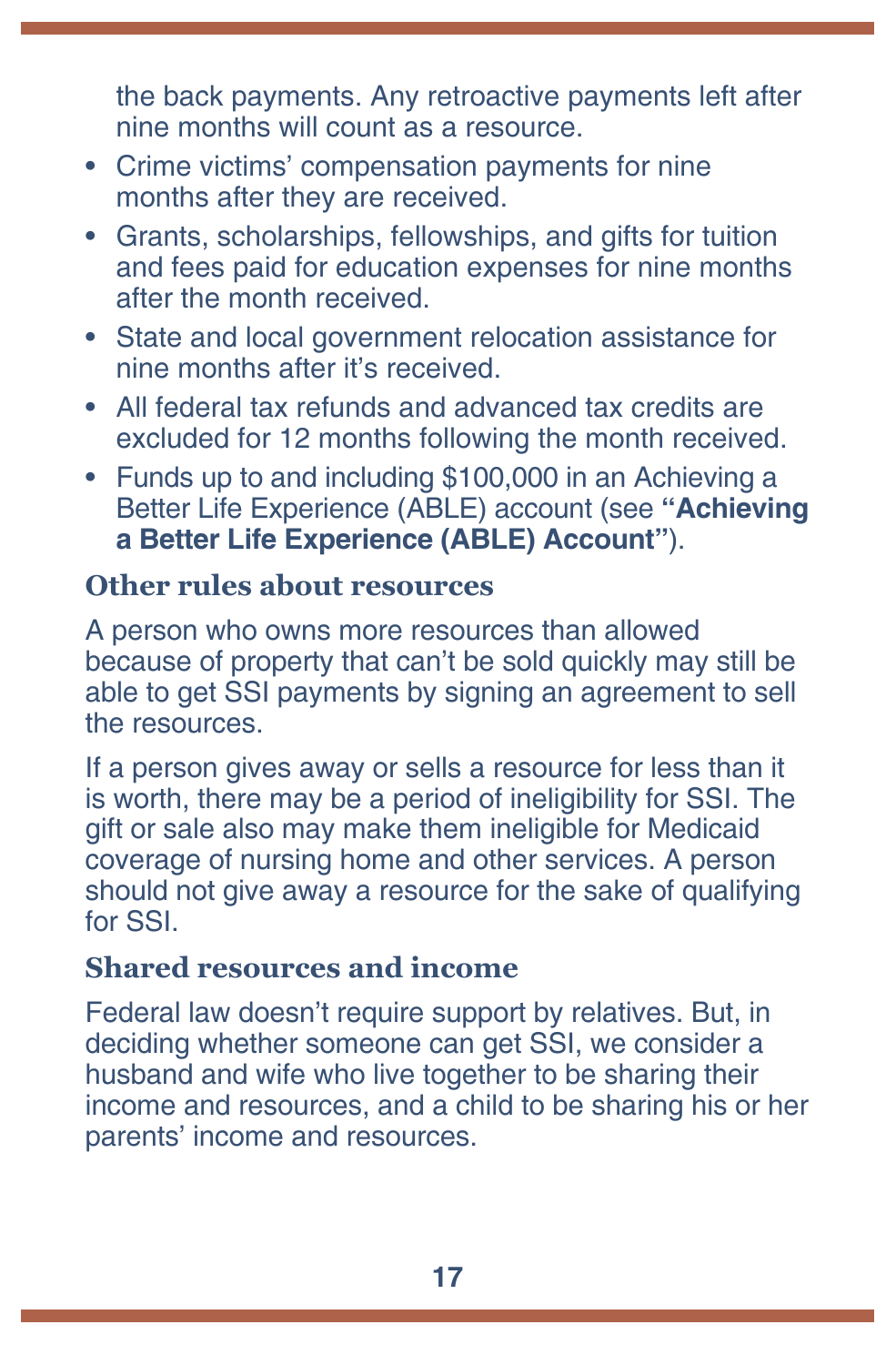#### **Other rules**

In addition to being age 65 or older, blind or with a qualifying disability, and meeting the income and resource limits, a person must meet other requirements to qualify for SSI. Generally, you need to be a United States citizen, but there are some exceptions.

Applicants must also give us permission to contact financial institutions to request financial records that the institution may have about them.

#### **Residence and citizenship**

To get SSI, a person must live in the 50 states, the District of Columbia, or the Northern Mariana Islands (except for children with a qualifying disability of military personnel and students temporarily abroad). U.S. citizens, U.S. nationals, and certain non-U.S. citizens who are lawfully residing in the United States can get SSI. For more information, read *[Supplemental Security Income \(SSI\) for](https://www.ssa.gov/pubs/EN-05-11051.pdf)  Noncitizens* [\(Publication No. 05-11051\).](https://www.ssa.gov/pubs/EN-05-11051.pdf)

#### **Sponsored noncitizens**

Whether a sponsored noncitizen can get SSI depends on the income and resources of the sponsor, the sponsor's spouse, and on the noncitizen's own resources and income. The resources and income of the sponsor (and the sponsor's spouse) are considered to be the noncitizen's. We count these resources when deciding whether the noncitizen can get SSI and the amount of payment.

For noncitizens whose sponsors signed legally enforceable affidavits of support on December 19, 1997, or later, the sponsor's income and resources may be counted. This applies until the noncitizen becomes a U.S. citizen or works 10 years. Contact us for more information about sponsor income.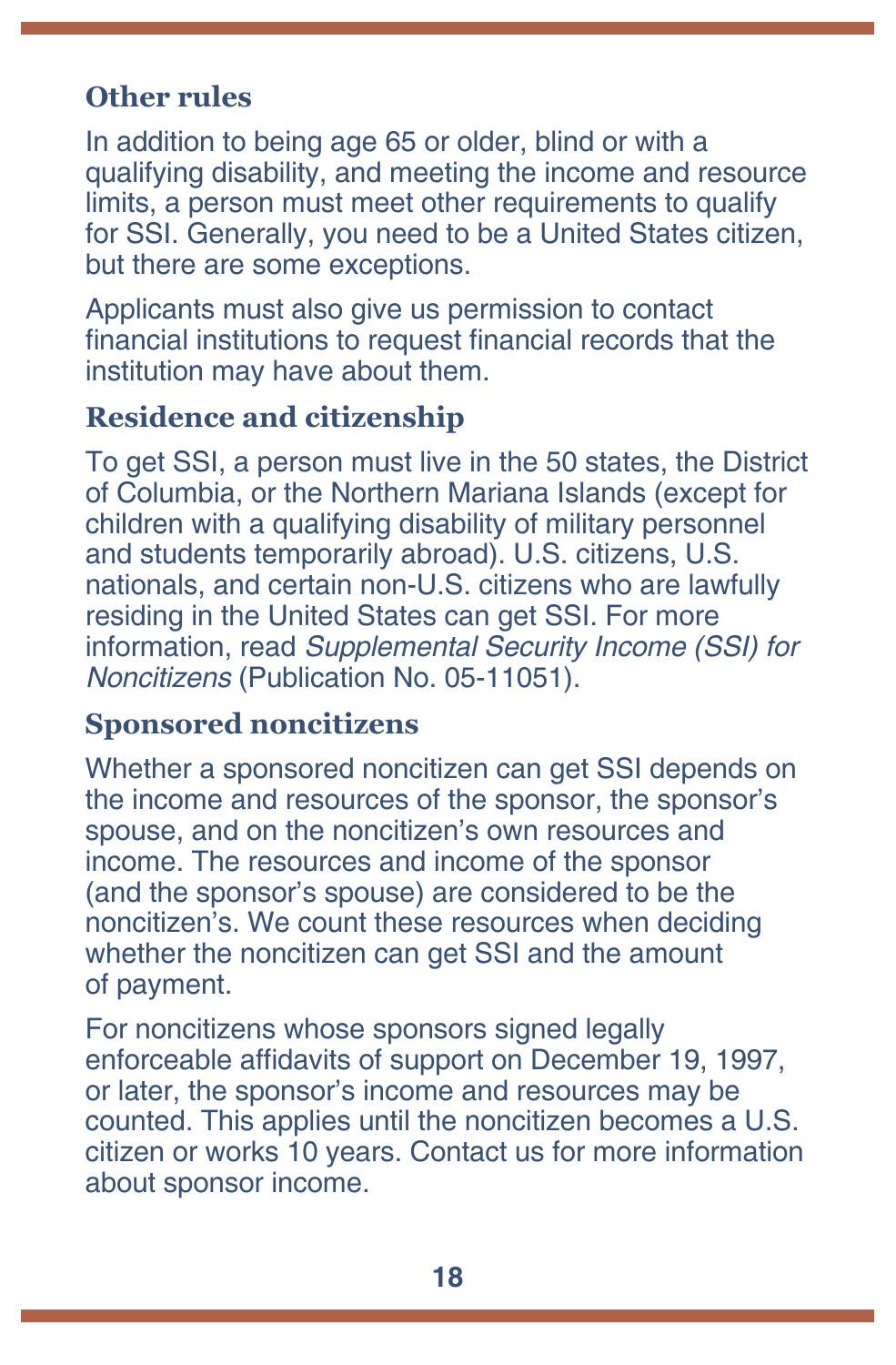#### <span id="page-22-0"></span>**Leaving the United States**

We consider a person who leaves the 50 states, the District of Columbia, or the Northern Mariana Islands for an entire calendar month or 30 or more consecutive days absent from the United States. Any person receiving SSI can't receive payment for the period of absence from the United States. **For SSI purposes, we consider Puerto Rico, U.S. Virgin Islands, Guam, and American Samoa to be outside the United States. People who move to Puerto Rico, U.S. Virgin Islands, Guam, and American Samoa can't get SSI.**

After a person has been outside the United States for an entire calendar month or 30 or more consecutive days, payments can't start again until the person has been back in the 50 states, the District of Columbia, or the Northern Mariana Islands for 30 consecutive days. If a person is outside of the country for less than a month or 30 consecutive days, then there is no change in the SSI payment.

We have special rules for dependent children with disabilities of military personnel who leave the United States. They may be able to get or apply for SSI while overseas. We have exceptions for students studying abroad as well.

#### **Applying for other benefits**

People who get or apply for SSI must apply for other cash benefits for which they may be eligible. People who get SSI may also apply for Social Security benefits.

#### **People in institutions**

People who live in city or county rest homes, mental institutions, halfway houses, jails, prisons, or other public institutions usually can't get SSI. There are exceptions: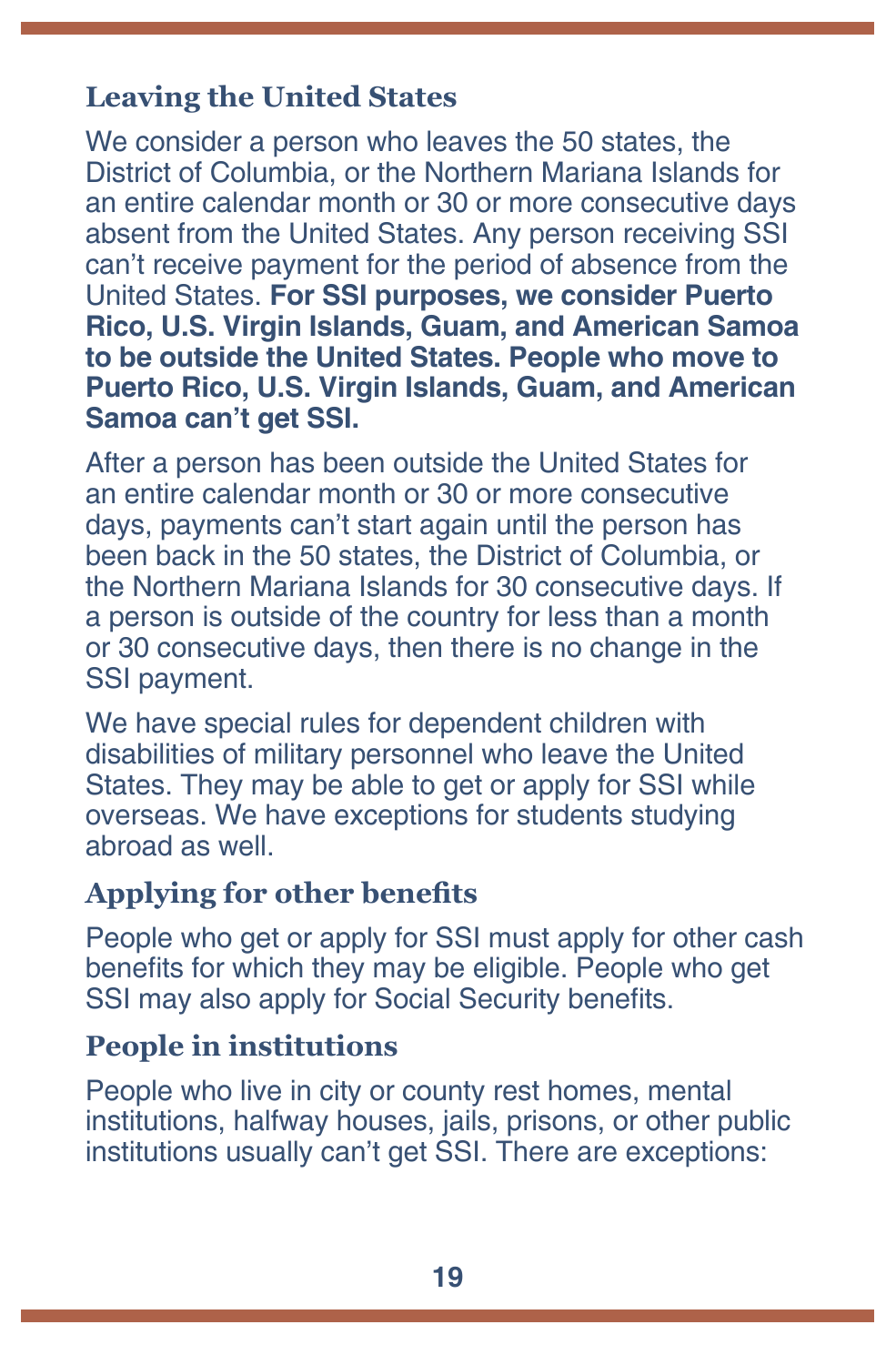- <span id="page-23-0"></span>• A person who lives in a publicly operated community residence that serves no more than 16 people may be able to get SSI.
- A person who lives in a public institution primarily to attend approved educational or vocational training may be able to get SSI, if the training is designed to prepare the person for employment.
- If a person is in a public or private medical treatment facility, and Medicaid is paying more than half the cost of his or her care, the person may be able to get SSI. A child in a public or private medical treatment facility may be able to get SSI if Medicaid or private insurance is paying more than half the cost of care. In these cases, the SSI payment is usually no more than \$30 a month, plus any additional money paid by the state.
- A person who lives in a public emergency shelter for the homeless can get SSI for up to six months during any nine-month period.
- Some people who get SSI, and who were working before entering an institution, may be able to keep getting SSI for the first two full months in the institution.
- A person who gets SSI may be able to keep getting it for up to three months during a temporary stay in a medical institution if:
	- A doctor certifies that the person is expected to be there three months or less.
	- The person maintains a domicile and pays permanent living expenses.

We need evidence of the temporary stay by the 90th day after the person enters the institution, or by the date of discharge, whichever is earlier.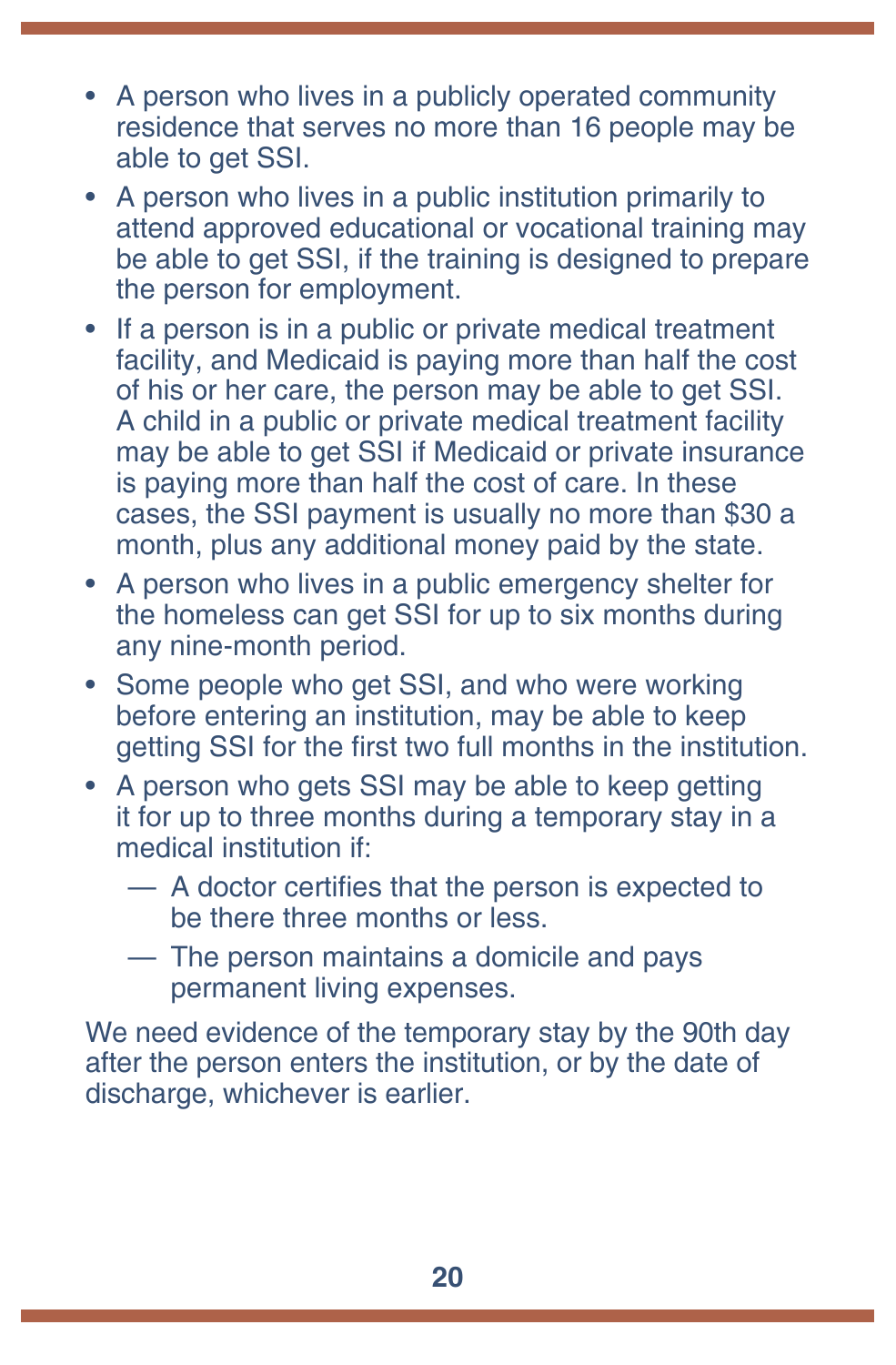## <span id="page-24-0"></span>Achieving a Better Life Experience (ABLE) Account

An Achieving a Better Life Experience (ABLE) account is a tax-advantaged savings account for an individual with a disability. You can use an ABLE account to save funds for many disability-related expenses. Anyone, including the account owner, family, and friends can contribute to the ABLE account. The account owner of an ABLE account must meet one of the following:

- Be eligible for SSI based on disability or blindness that began before age 26.
- Be entitled to disability insurance benefits, childhood disability benefits, or disabled widow's or widower's benefits, based on disability or blindness that occurred before age 26.
- Have a certification that disability or blindness occurred before age 26.

The money that you have in your ABLE account (up to and including \$100,000) does not count as a resource under SSI rules. You can use money in an ABLE account to pay for certain qualified disability expenses, such as those for education, housing, transportation, employment training, employment support, assistive technology, and related services.

To learn more about ABLE accounts, please visit the Internal Revenue Services' website at **[www.irs.gov/](https://www.irs.gov/government-entities/federal-state-local-governments/able-accounts-tax-benefit-for-people-with-disabilities) [government-entities/federal-state-local-governments/](https://www.irs.gov/government-entities/federal-state-local-governments/able-accounts-tax-benefit-for-people-with-disabilities) [able-accounts-tax-benefit-for-people-with-disabilities](https://www.irs.gov/government-entities/federal-state-local-governments/able-accounts-tax-benefit-for-people-with-disabilities)**.

**Please note: Social Security provides this section as a courtesy to help notify you of ABLE accounts. However, Social Security is not affiliated with and does not endorse any ABLE account provider or its services.**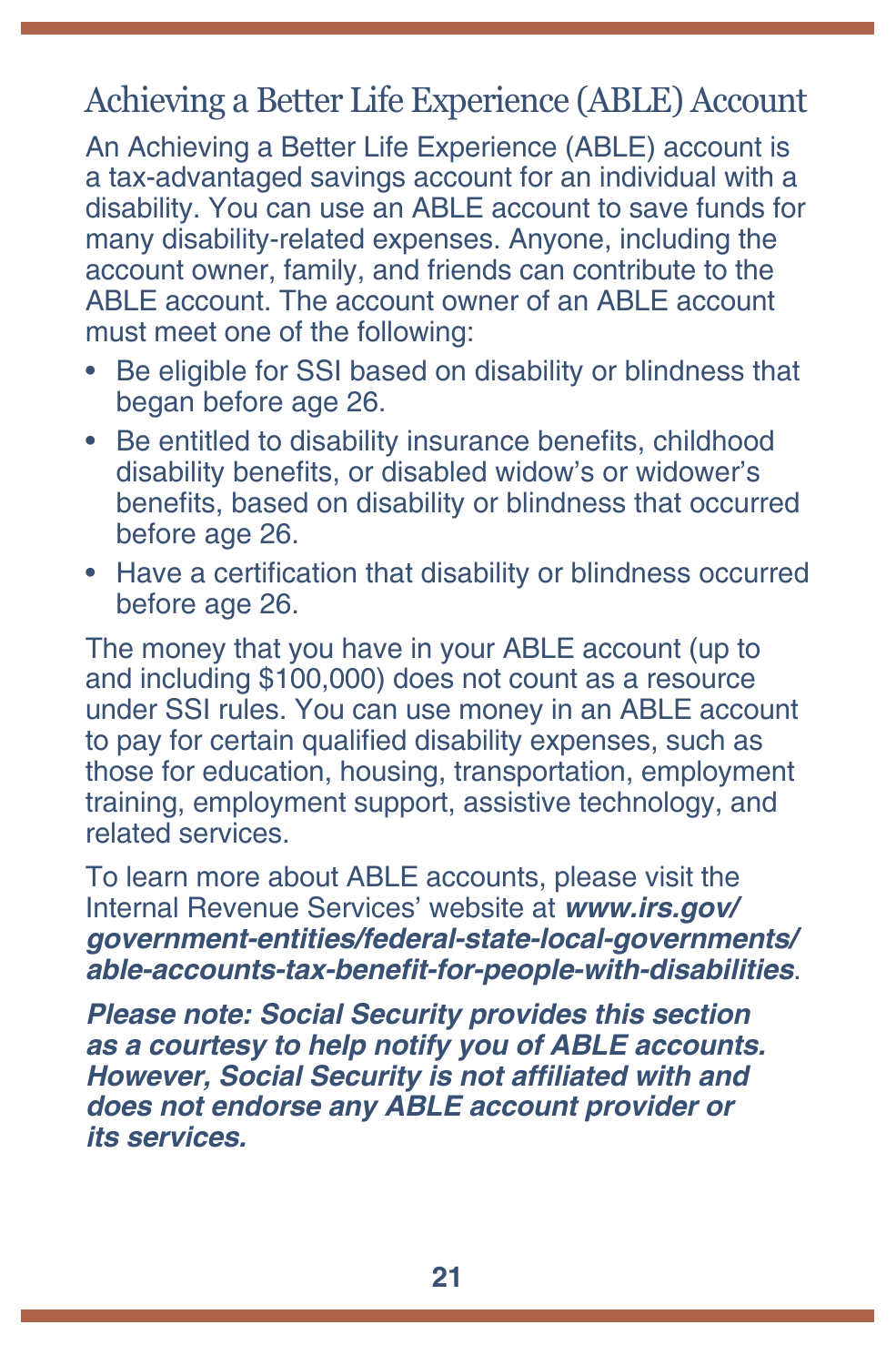# Information for people who get or apply for SSI

# **Applying for SSI**

Certain people may be eligible to complete an SSI application online at **[www.ssa.gov/benefits/s](https://www.ssa.gov/benefits/forms)si** if they:

- Are between the ages of 18 and 65.
- Have never been married.
- Are a U.S. citizen residing in one of the 50 states, District of Columbia, or the Northern Mariana Islands.
- Haven't applied for or received SSI payments in the past.
- Are applying for Social Security Disability Insurance (SSDI) benefits at the same time as an SSI claim.

Another way to start an application, is by using our online tool to tell us that you are interested in applying for SSI and providing some basic information. You can find it at **[www.ssa.gov/benefits/ssi/start.html](https://www.ssa.gov/benefits/ssi/start.html)**. The online process takes about 5-10 minutes and no documentation is required. We will need information about you, and if applicable, the person you are assisting.

Information we need from the person interested in filing:

- Name.
- Date of birth.
- Social Security number.
- Mailing address.
- Phone number.
- Email address (optional).

If you are assisting another person, we also need your name, phone number, and email address (optional) in addition to the information above.

After you complete the online process, a Social Security representative schedules an appointment to help you apply for benefits. We will send an appointment date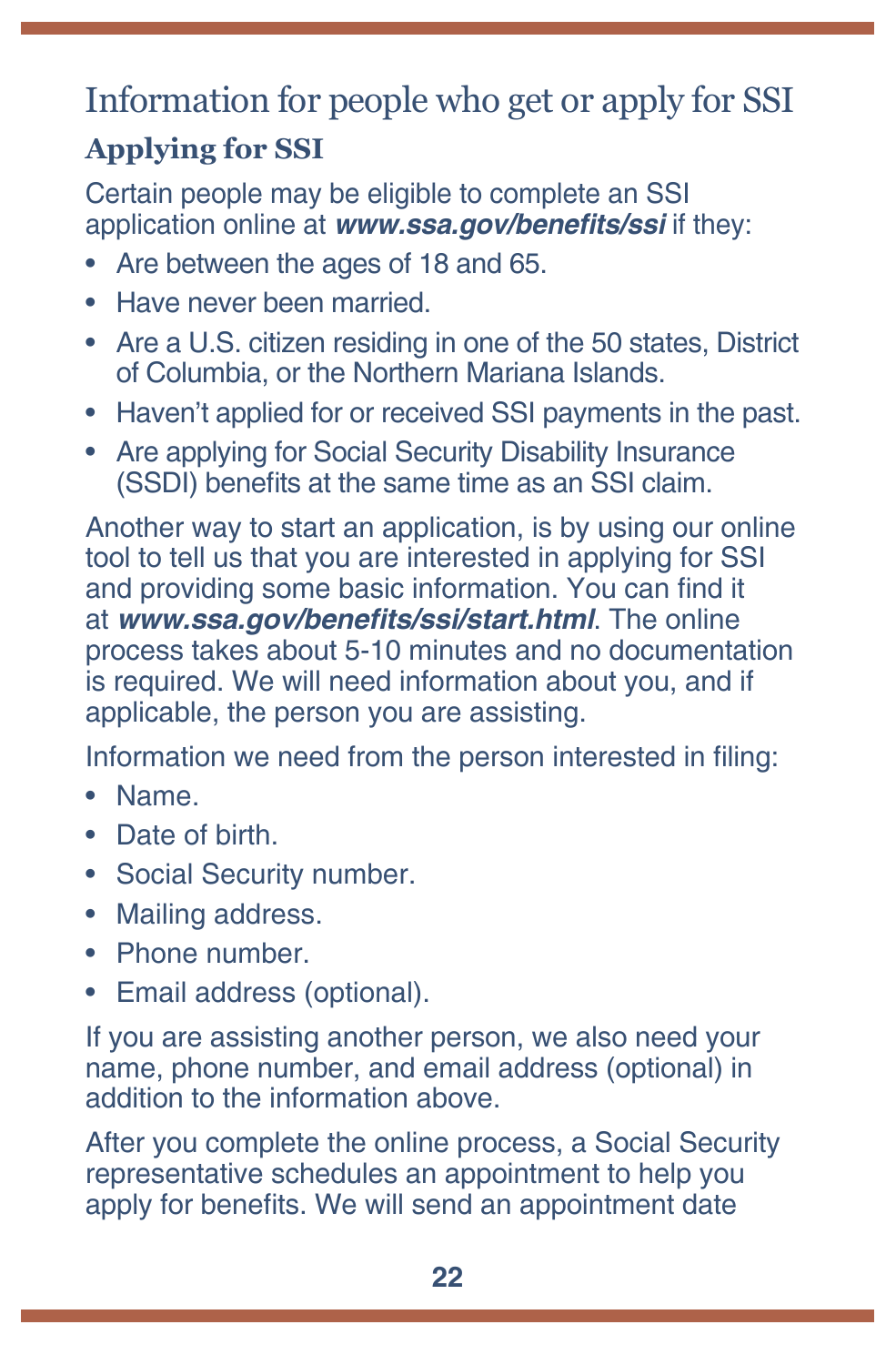and time by mail (and email — if provided), within 7-14 business days to the person interested in applying. In some cases, our representative may call to schedule the appointment.

If you cannot apply for SSI online, you can call us toll-free at **1-800-772-1213** to set up an appointment with your local Social Security office. If you are deaf or hard of hearing, you can call us at our TTY number, **1-800-325-0778**.

Parents or guardians usually can apply for a child under age 18. It's helpful to have the following information before applying:

- Social Security card or number.
- Birth certificate or other proof of age.
- Home information, such as a mortgage receipt or lease, and landlord's name.
- Payroll slips, bank books, insurance policies, car registration, burial fund records, and other information about income and resources.
- Names, addresses, and telephone numbers of doctors, hospitals, and clinics (if applying due to disability or blindness).
- Proof of U.S. citizenship or lawful noncitizen status.

Do not wait to apply for SSI because you don't have all of the documents. We will help you get them.

#### **How we handle SSI applications**

Once your application is received, we evaluate evidence of identity, income, and resources. We will determine if a representative payee is needed and, if so, appoints one.

If the person applying seems to meet all the requirements and needs money right away due to an emergency, we may issue an emergency advance payment. Usually, we collect the amount of the advance payment from the SSI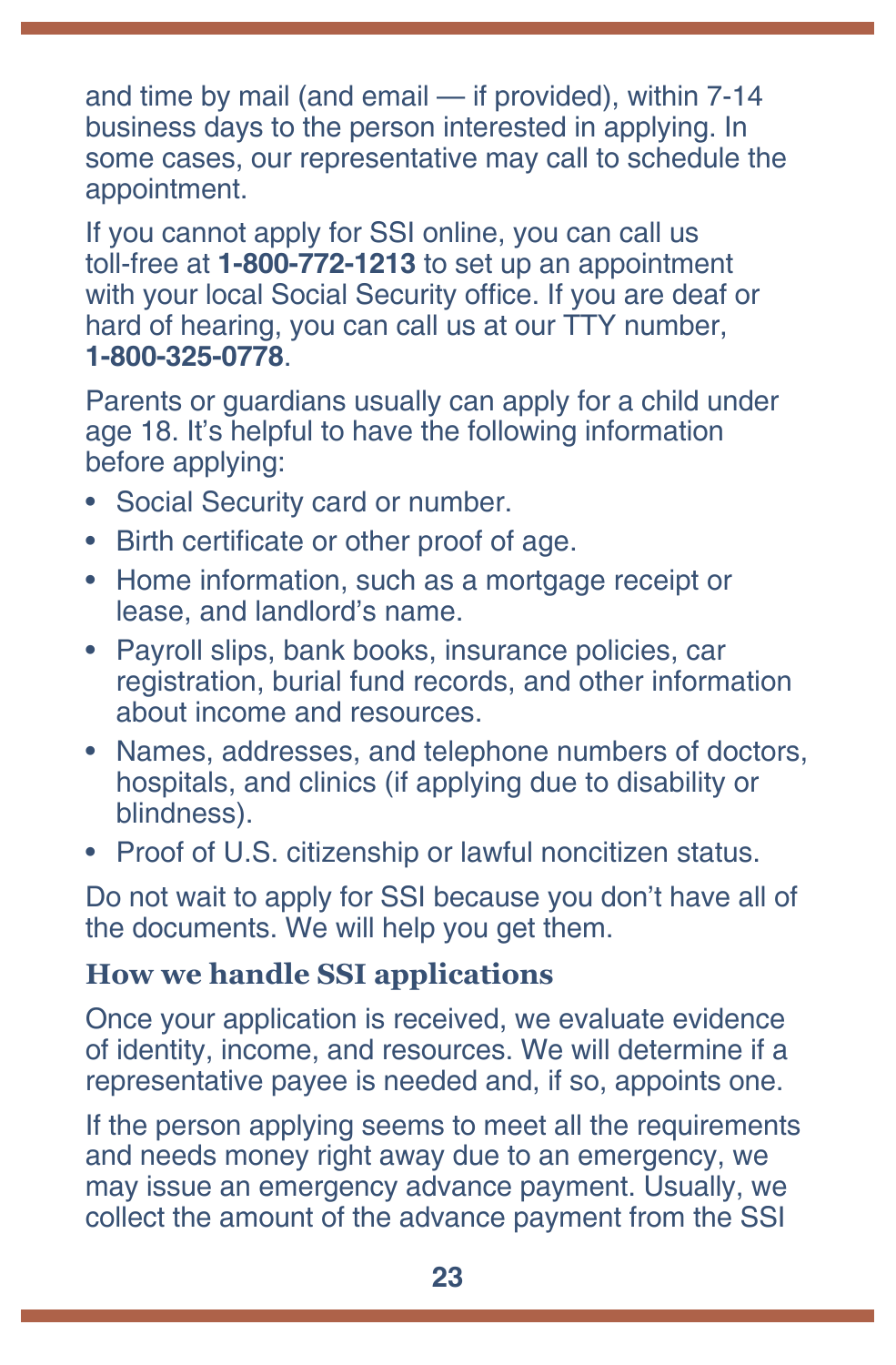backpay or the first six SSI payments. If the person isn't eligible for SSI, the advance payment may have to be paid back.

**For a person age 65 or older**, we will determine if they will get SSI.

**For a person with a qualifying disability or who is blind** getting SSDI benefits, our office may make the SSI decision without a formal medical decision.

**For a person with a qualifying disability or who is blind**  and not getting SSDI benefits, a formal medical decision is needed. It's made by the state disability determination service. The state agency reviews all medical evidence submitted and requests additional evidence if needed.

A person applying for SSI who has a severe disability may be found "presumptively disabled" or "presumptively blind," and can get payments for up to six months while the state agency determines whether the person is blind or has a qualifying disability. These payments don't have to be paid back if the applicant is found not to be blind or has a qualifying disability.

#### **What to report**

People who get SSI (or their representative payee) must report all changes that might affect eligibility or payment. A change should be reported **within 10 days** after the month in which it occurs.

**NOTE:** *If people don't report changes to us in a timely way, they can be penalized. With a penalty, they can lose money from their payment. This amount is from \$25 up to*  \$100. If we find out that people gave us false information *or withheld important information on purpose, we can*  stop their benefits from 6 to 24 months.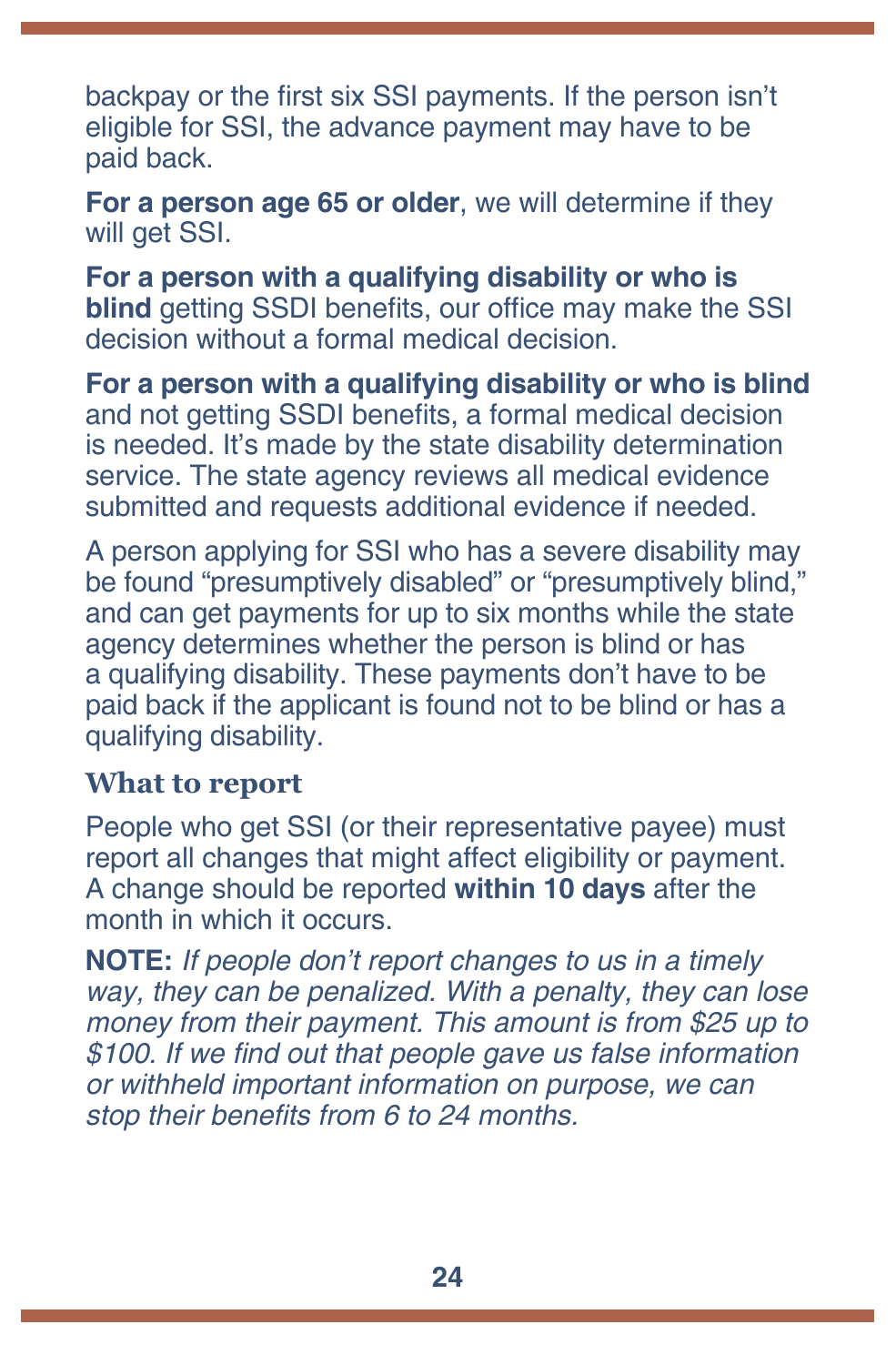#### **People who get SSI must report:**

- Changes in income, resources, living arrangements, name, and marital status.
- If they start or stop work.
- If they enter or leave an institution.
- If their address changes.
- If their condition improves.
- If they leave the 50 states, the District of Columbia, or the Northern Mariana Islands (Puerto Rico, U.S. Virgin Islands, Guam, and American Samoa are considered outside the United States for SSI purposes only, and people who move to these territories are ineligible for SSI).
- If they have a felony or arrest warrant for flight to avoid prosecution or confinement, escape from custody, or flight-escape.

**Married people who get SSI** must report changes in their spouse's income and resources.

**If the person getting SSI is a child younger than age 18** living with his or her parents, any change in the parents' income and resources must be reported.

**People getting SSI who are blind or have a disability** must let us know if they go to work, become self-employed, or if their condition improves.

**Students between ages 18 and 22** must report if they start or stop going to school.

**The income of children who don't get SSI** may affect the amount of SSI payable to their parents, or to a sibling getting SSI. Recipients must report changes in the income of children who live in their household. They must also report changes in the school attendance of children between ages 18 and 22 and tell us when a child in the household reaches age 18 (or age 22 if a student).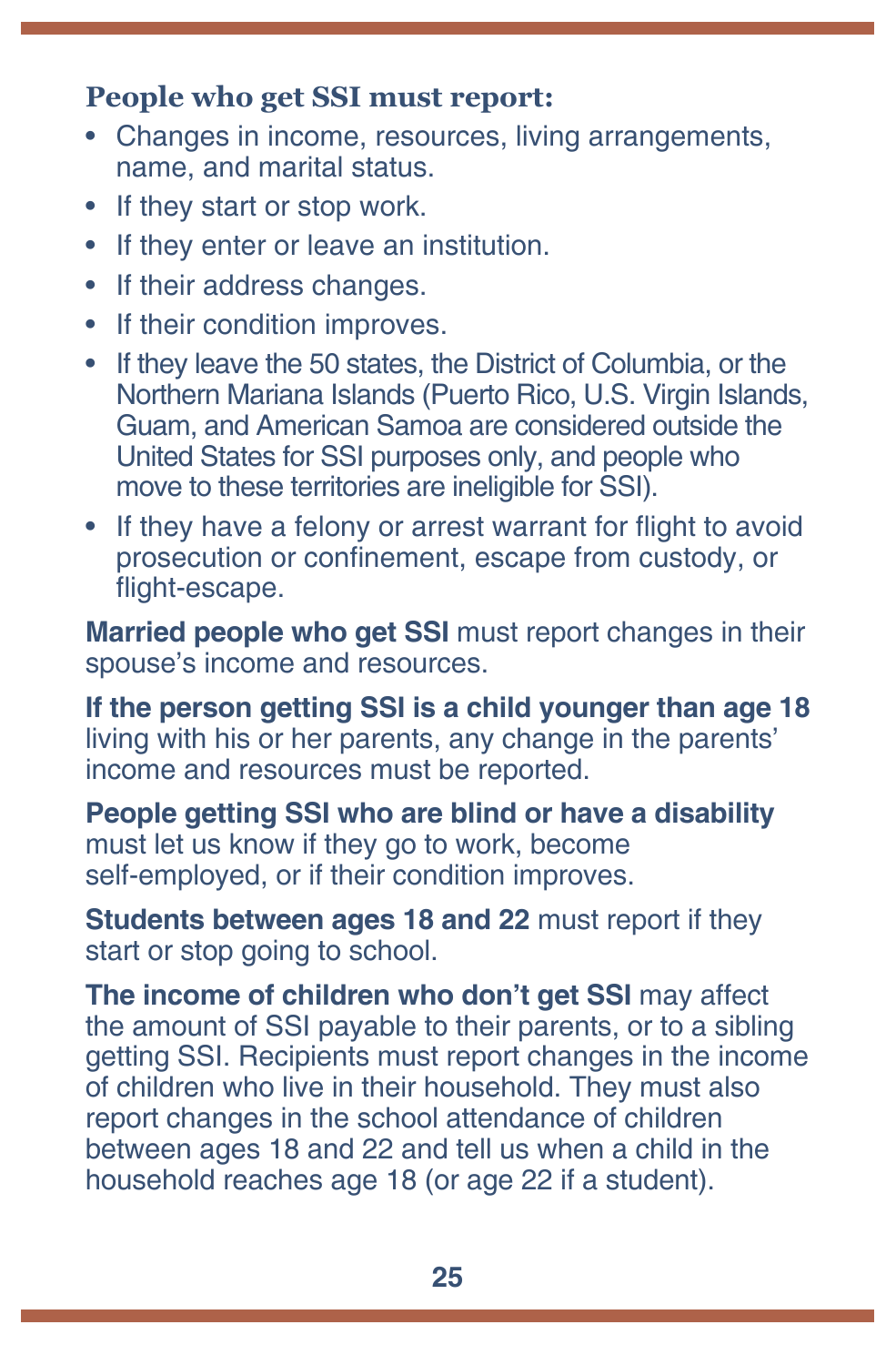<span id="page-29-0"></span>**If a noncitizen has a sponsor**, the SSI recipient must report changes in the income and resources of the sponsor and the sponsor's spouse.

Notify us if a person who gets SSI can't manage money or dies. Reports can be made by phone, mail, or by contacting our office.

If you apply for or receive SSI, we will give you detailed information on your reporting responsibilities to us. For more information, read *[What You Need to Know](https://www.ssa.gov/pubs/EN-05-11011.pdf)  [When You Get Supplemental Security Income \(SSI\)](https://www.ssa.gov/pubs/EN-05-11011.pdf)* [\(Publication No. 05-11011](https://www.ssa.gov/pubs/EN-05-11011.pdf)).

#### **Right to appeal**

People have the right to appeal a decision made about their SSI (except some state decisions).

If a person disagrees with the decision, they have 60 days to appeal. For more information, read *[Your](https://www.ssa.gov/pubs/EN-05-10058.pdf)  [Right To Question The Decision Made On Your Claim](https://www.ssa.gov/pubs/EN-05-10058.pdf)*  [\(Publication No. 05-10058\)](https://www.ssa.gov/pubs/EN-05-10058.pdf).

#### **SSI reviews**

The law requires that we regularly review the case of each person getting SSI. We call this a "redetermination."

We'll ask the person getting SSI to provide information about income, resources, bank accounts, and where and with whom they live. It's a good idea to keep bank account statements because they may be needed for the redetermination.

In some cases, we can do the redetermination by mail or telephone. In other cases, we'll ask the person to contact the office for an interview. Local offices will notify the person when it's time for a redetermination.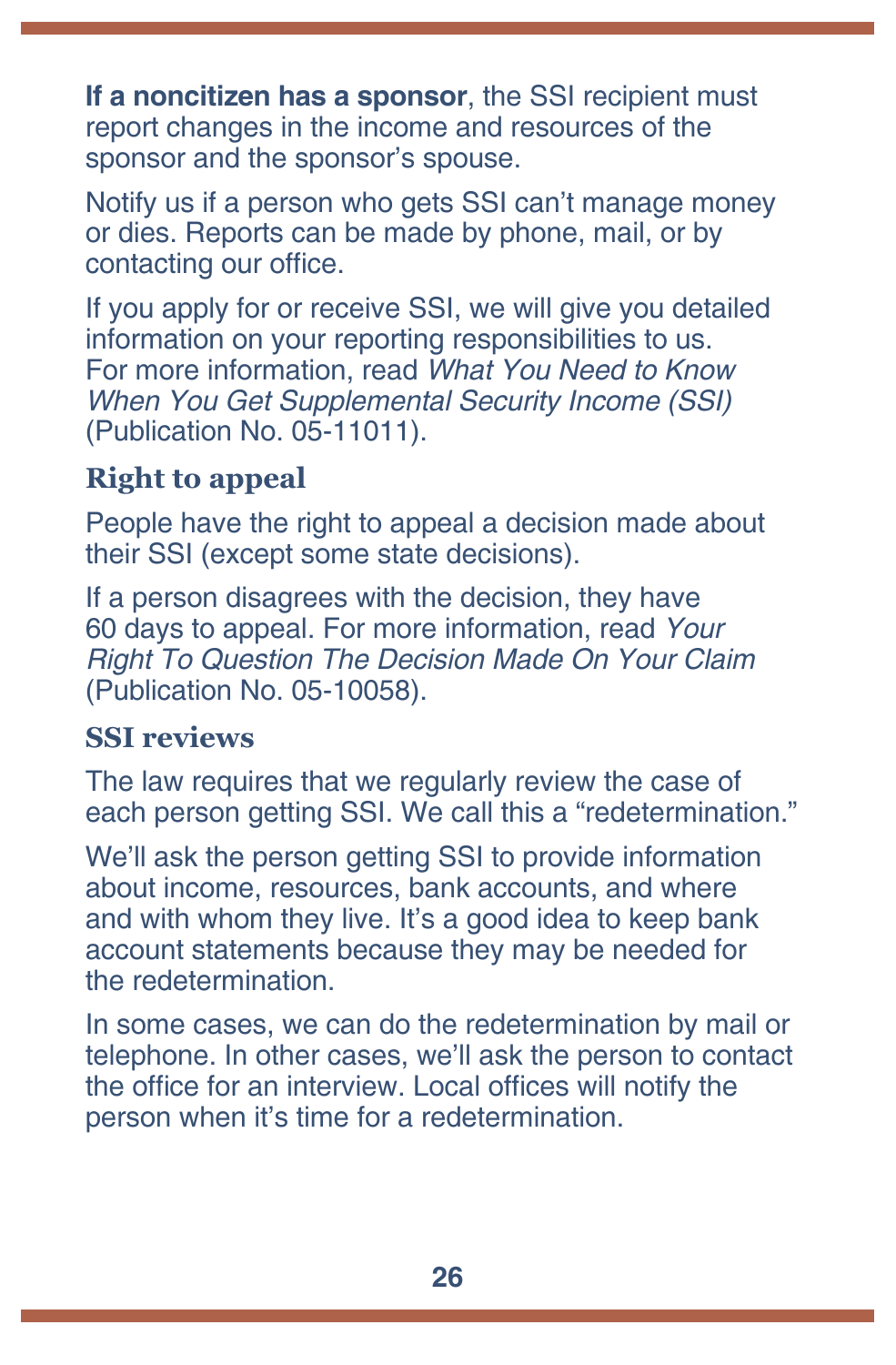#### <span id="page-30-0"></span>**Medical reviews**

We review disability cases to be sure the person still has a qualifying disability. We may ask for new medical evidence and ask the person to have special exams or tests. How often we review depends on how severe the impairment is and whether medical improvement is expected. If we expect a person's medical condition to improve, the case is reviewed six to 18 months after payments start.

# Helping people who get SSI go back to work

We have work incentives to encourage people who are blind or who have a disability to try to work. For information, read *[Working While Disabled — How We](https://www.ssa.gov/pubs/EN-05-10095.pdf)  Can Help* [\(Publication No. 05-10095\)](https://www.ssa.gov/pubs/EN-05-10095.pdf).

#### **Ticket to Work**

Most people who get SSI because they have a qualifying disability or are blind can use a "ticket" for vocational rehabilitation and other employment support services from an approved provider of their choice. A person in the program generally won't need to have a regularly scheduled medical review. For more information, read *Your Ticket to Work* [\(Publication No. 05-10061\).](https://www.ssa.gov/pubs/EN-05-10061.pdf)

#### **Deductions for work expenses**

In deciding whether a person who has a qualifying disability can get SSI, and in figuring the SSI payment amount, we can deduct some impairment-related work expenses (IRWE) from earned income. We must approve each deduction and the amount. The following work expenses usually are deductible:

• Wheelchairs, respirators, braces, and other medical devices.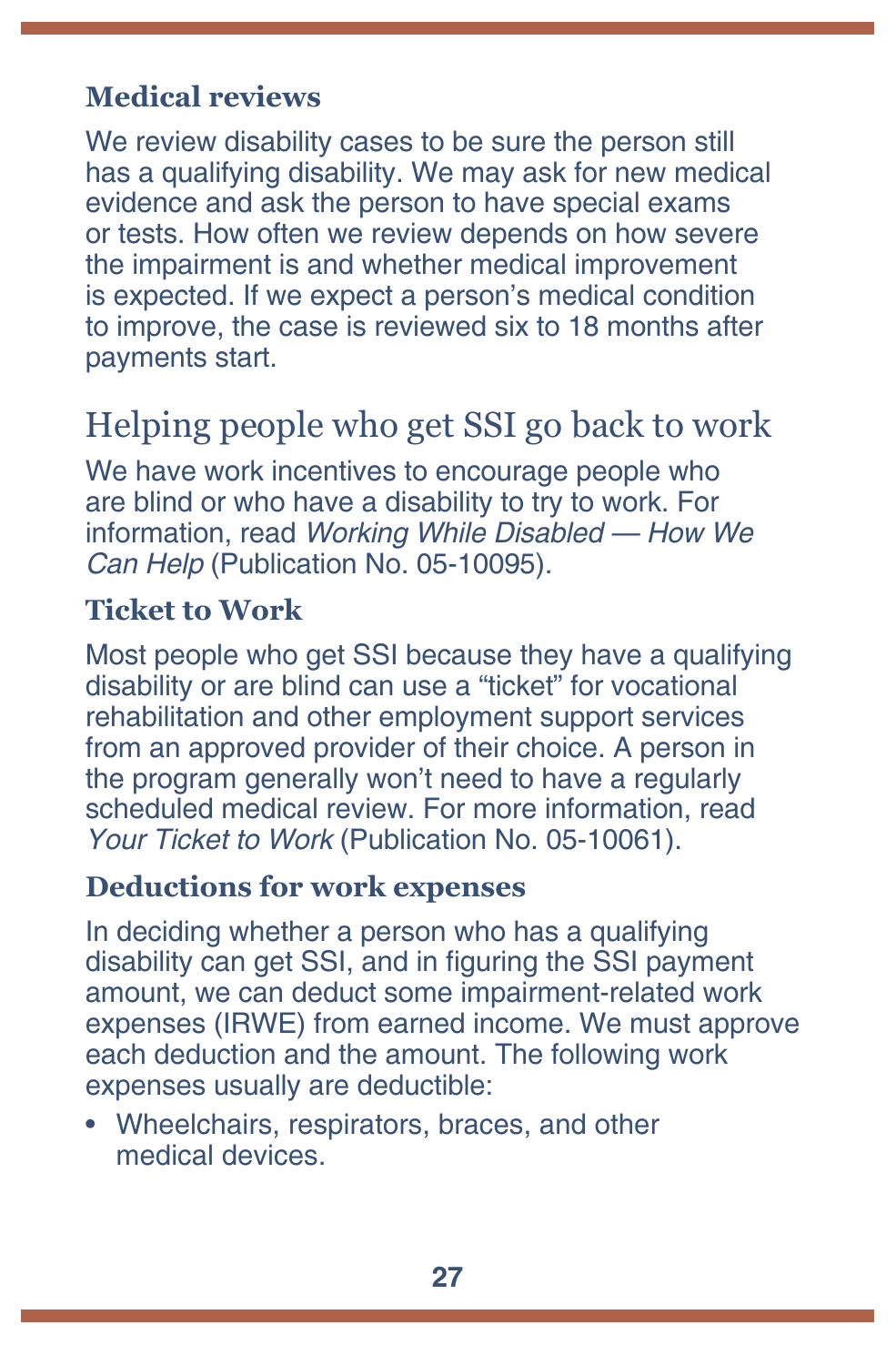- <span id="page-31-0"></span>• Attendant care services, such as assistance going to and from work or an interpreter for the deaf.
- One-handed typewriters, telecommunications devices for the deaf, computers, laptops, software, and other work-related equipment.
- Regularly prescribed drugs and medical services needed to control a medical condition.
- Home modifications, such as ramps or railings outside the home that improve mobility.
- Expendable medical supplies and other miscellaneous expenses.

In addition to those mentioned above, we allow blind people additional deductions for work expenses. Examples are federal, state, and Social Security taxes, guide dog expenses, routine transportation costs to and from work, and union dues. We deduct these work expenses before figuring a blind recipient's SSI eligibility or payment amount.

#### **Continuation of payments and Medicaid**

We may pay SSI to people who have a qualifying disability, even if they work. As earnings increase, we reduce the amount of the SSI payment. Even if a person's cash payments stop because of wages, the person may be able to keep Medicaid coverage.

#### **Plan to Achieve Self-Support (PASS)**

Under a plan to achieve self-support, a person who is blind or has a qualifying disability can set aside income and resources for a work goal. The person must use the funds to pay for things needed to reach the goal, such as vocational training, education, buying work-related equipment, or starting a business. We don't count the funds set aside in deciding whether a person can get SSI or how much they can receive.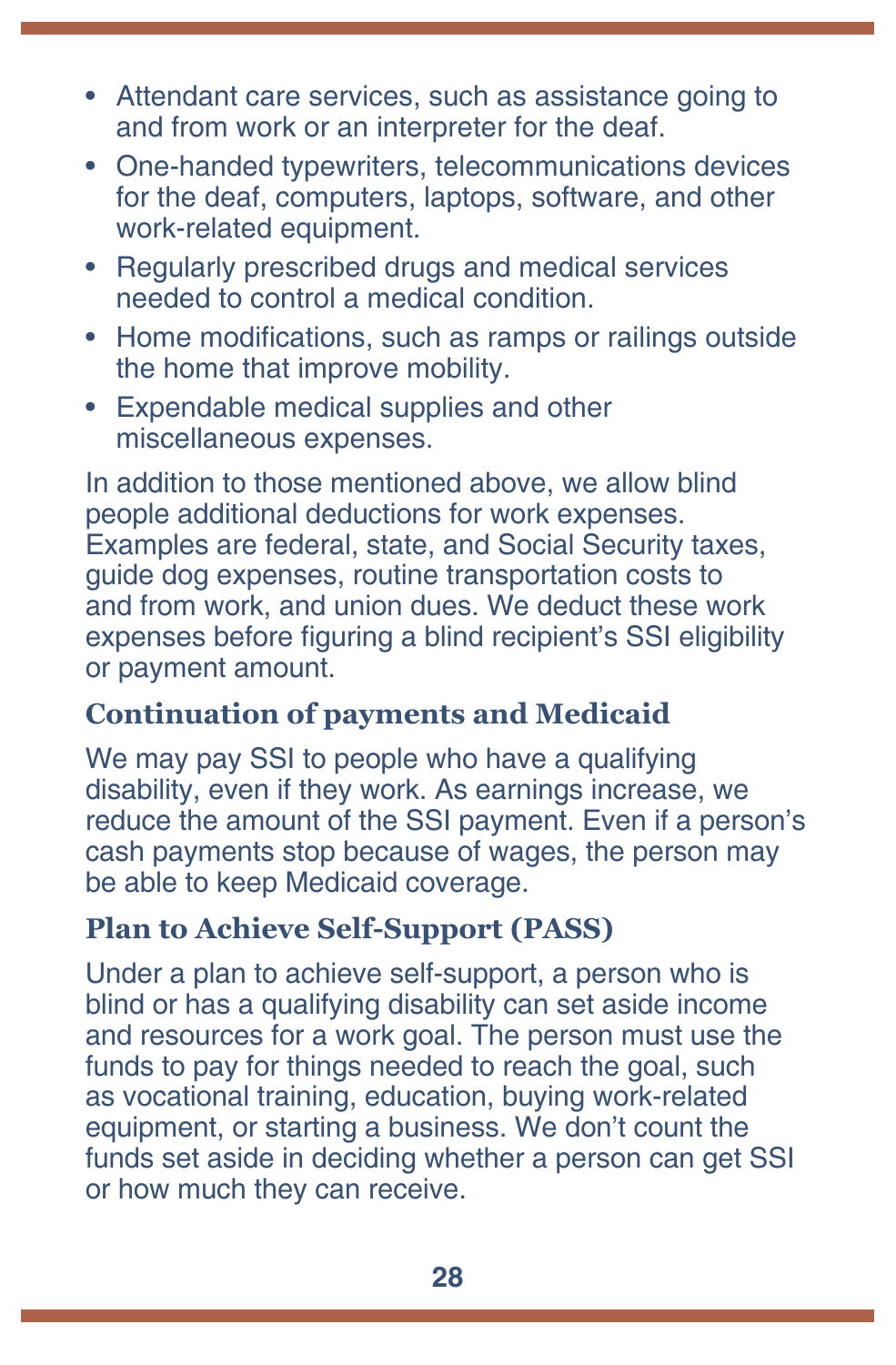The person must have a realistic work goal, a specific savings or spending plan, and must account for the money that is set aside. The person must follow the plan, but can negotiate revisions if needed.

A vocational counselor, social worker, employer, Social Security representative, or anyone else may help a person develop this plan. We will evaluate the plan and decide if it's acceptable.

You can learn more by reading:

- *[Working While Disabled A Guide to Plan to Achieve](https://www.ssa.gov/pubs/EN-05-11017.pdf)  Self Support* [\(Publication No. 05-11017\)](https://www.ssa.gov/pubs/EN-05-11017.pdf).
- *[Working While Disabled How We Can Help](https://www.ssa.gov/pubs/EN-05-10095.pdf)*  [\(Publication No. 05-10095\).](https://www.ssa.gov/pubs/EN-05-10095.pdf)
- *[What You Need to Know When You Get SSI](https://www.ssa.gov/pubs/EN-05-11011.pdf)*  [\(Publication No. 05-11011\).](https://www.ssa.gov/pubs/EN-05-11011.pdf)
- *[The Red Book A Guide to Work Incentives](https://www.ssa.gov/redbook/)* [\(Publication No. 64-030\)](https://www.ssa.gov/redbook/).

These free publications are available at **[www.ssa.gov/pubs](https://www.ssa.gov/pubs)**.

# Quick benefit restart

A person who returns to work, but finds within five years that they can't continue to work because of a disability, can have payments restarted without filing a new application.

A person can get up to six months of provisional payments while we verify that a disability still exists. If we find the person still has a qualifying disability, regular SSI payments will start, if all other requirements are met. If we later find that the person does not have a qualifying disability, these provisional payments usually don't need to be returned.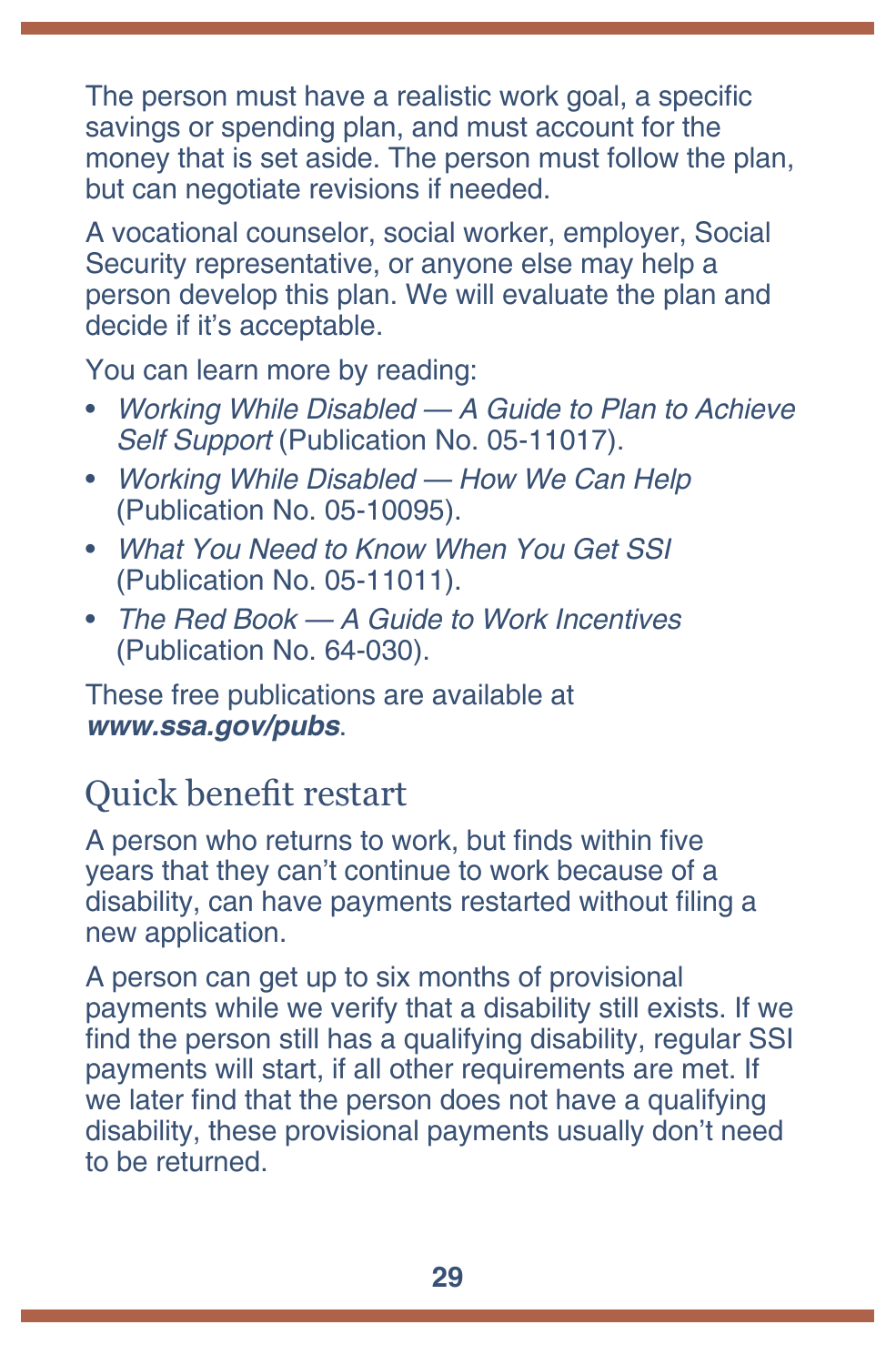# Contacting Social Security

There are several ways to contact us, such as online, by phone, and in person. We're here to answer your questions and to serve you. For more than 85 years, Social Security has helped secure today and tomorrow by providing benefits and financial protection for millions of people throughout their life's journey.

#### **Visit our website**

The most convenient way to conduct Social Security business is online at **[www.ssa.gov](https://www.ssa.gov/)**. You can accomplish a lot.

- Apply for *Extra Help* [with Medicare prescription drug](https://www.ssa.gov/i1020/)  [plan costs.](https://www.ssa.gov/i1020/)
- Apply for most types of [benefits](https://www.ssa.gov/applyforbenefits).
- Find copies of our [publications](https://www.ssa.gov/pubs/).
- Get answers to [frequently asked questions.](https://faq.ssa.gov/)

When you create a personal *my* [Social Security](https://www.ssa.gov/myaccount/) account, you can do even more.

- Review your *[Social Security Statement](https://www.ssa.gov/myaccount/statement.html)*.
- Verify [your earnings.](https://faq.ssa.gov/en-us/Topic/article/KA-01741)
- Get estimates of future benefits.
- Print a [benefit verification letter](https://www.ssa.gov/myaccount/proof-of-benefits.html).
- Change your [direct deposit](https://www.ssa.gov/myaccount/direct-deposit.html) information.
- Request a [replacement Medicare card](https://faq.ssa.gov/en-us/Topic/article/KA-01735).
- Get a [replacement SSA-1099/1042S](https://www.ssa.gov/myaccount/replacement-SSA-1099.html).
- Request a [replacement Social Security card](https://www.ssa.gov/myaccount/replacement-card.html), if you meet certain requirements.

Access to your personal *my* Social Security account may be limited for users outside the United States.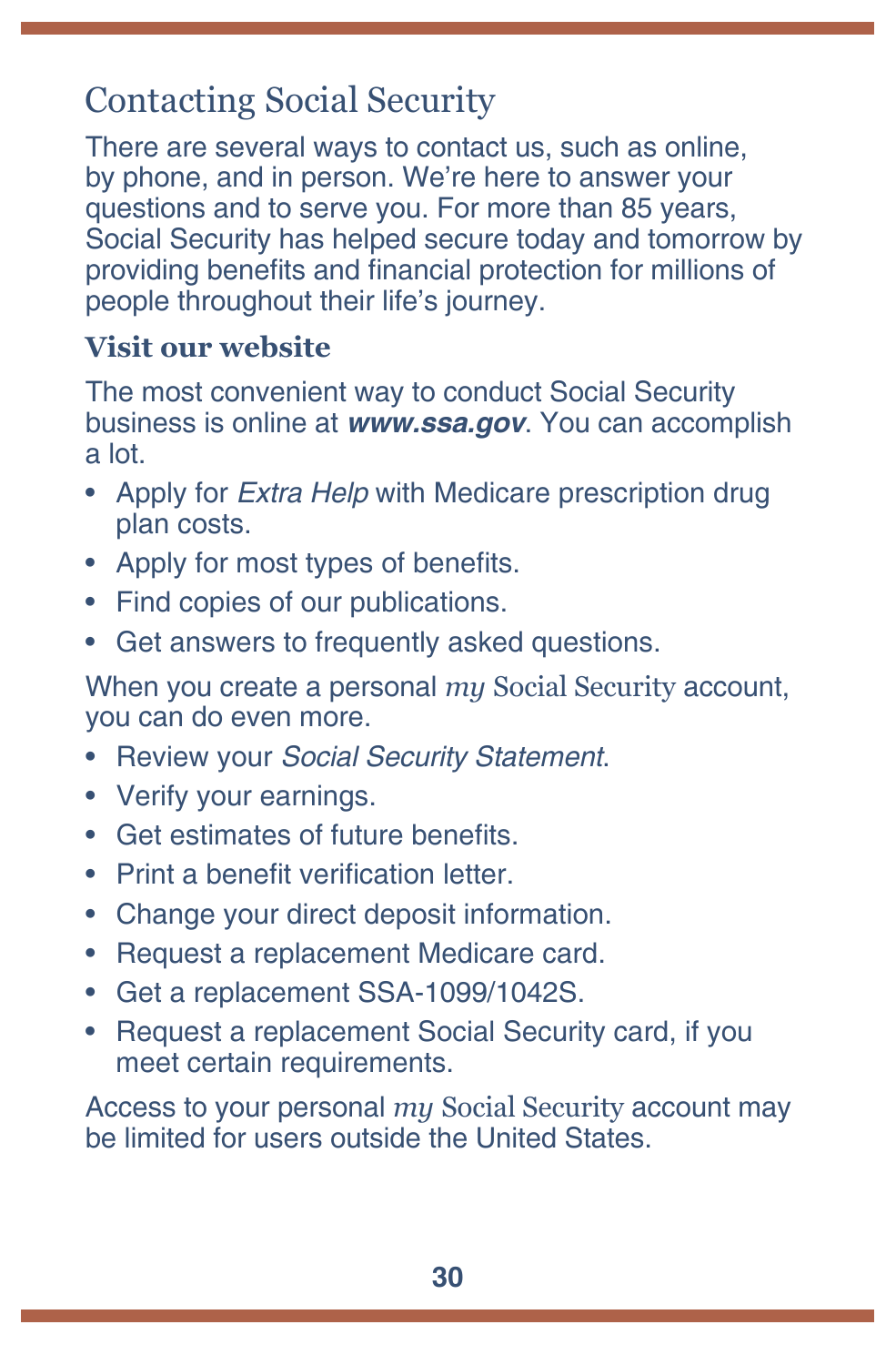#### **Call us**

If you cannot use our online services, we can help you by phone when you call your local Social Security office or our National toll-free 800 Number. We provide free interpreter services upon request. You can find your local office information by entering your ZIP code on our [office](https://secure.ssa.gov/ICON/main.jsp)  [locator](https://secure.ssa.gov/ICON/main.jsp) webpage.

You can call us at **1-800-772-1213** — or at our TTY number, **1-800-325-0778**, if you're deaf or hard of hearing — between  $8:00$  a.m.  $-7:00$  p.m., Monday through Friday. **Wait times to speak to a representative are typically shorter Wednesdays through Fridays or later in the day**. We also offer many automated telephone services, available 24 hours a day, so you do not need to speak with a representative.

If you have documents we need to see, remember that they must be original or copies that are certified by the issuing agency.